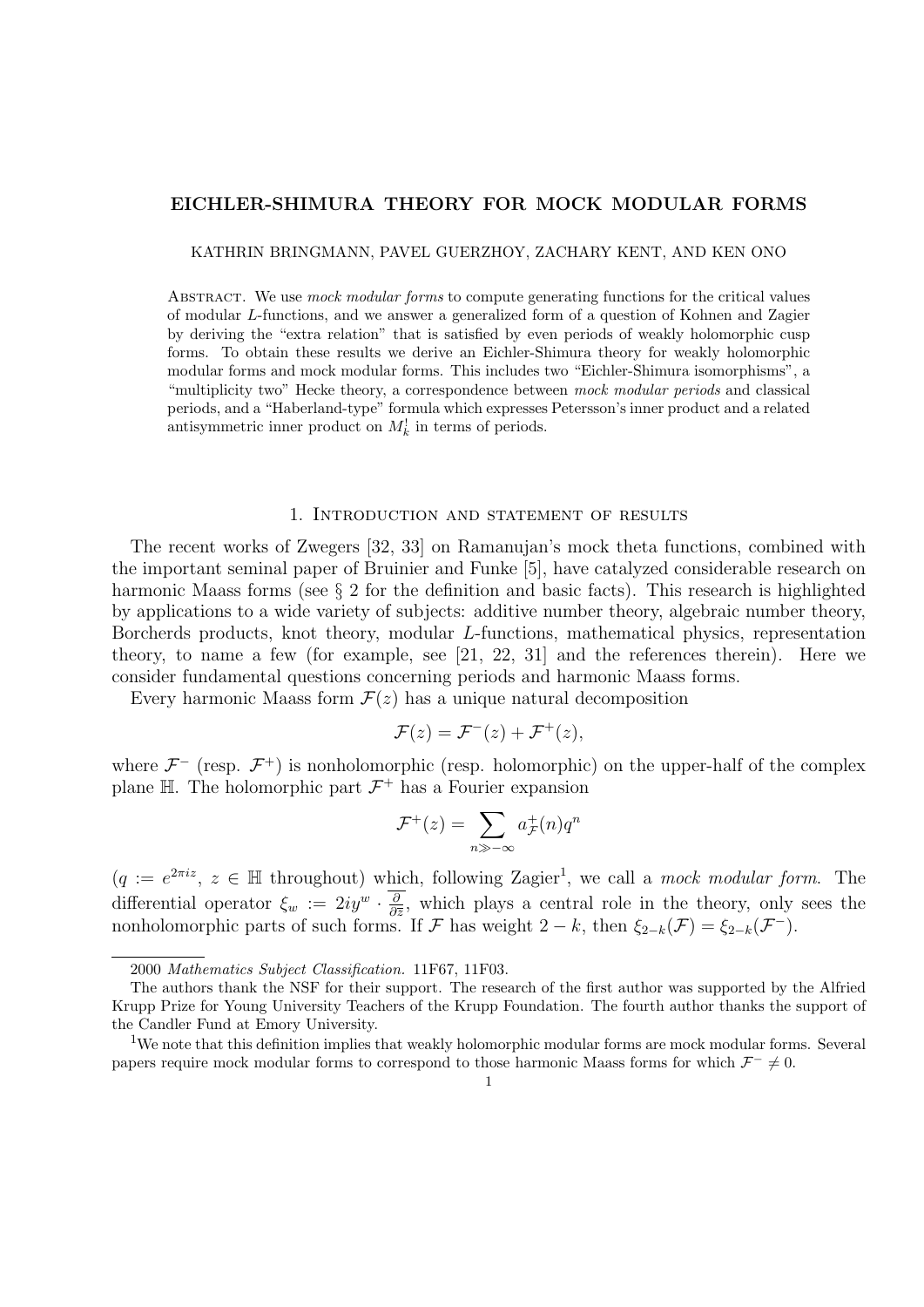The most important feature of  $\xi_{2-k}$  is that it defines surjective maps

$$
\xi_{2-k}: \begin{cases} H_{2-k}(N) \twoheadrightarrow M^!_k(N) \\ H^*_{2-k}(N) \twoheadrightarrow S_k(N), \end{cases}
$$

where  $H_{2-k}^*(N) \subseteq H_{2-k}(N)$  are spaces of harmonic Maass forms, and where  $M_k^!(N)$  (resp.  $S_k(N)$ ) denotes the weight k weakly holomorphic modular (resp. cusp) forms on  $\Gamma_0(N)$ .

Shimura's work [26] on half-integral weight modular forms, for  $k \in 2\mathbb{Z}^+$ , provides further maps which interrelate different spaces of modular forms. He defined maps

$$
Sh: S_{\frac{k+1}{2}}(4N) \longrightarrow S_k(N),
$$

which when combined with the preceding discussion, gives the following diagram:

(1.1) 
$$
H_{\frac{3-k}{2}}^{*}(4N) \xrightarrow{\xi_{\frac{3-k}{2}}} S_{\frac{k+1}{2}}(4N) \xrightarrow{Sh} S_{k}(N)
$$
\n
$$
\uparrow_{\xi_{2-k}}
$$
\n
$$
H_{2-k}^{*}(N)
$$

It is natural to study the arithmetic of this diagram. Since  $\xi_{\frac{3-k}{2}}$  and  $\xi_{2-k}$  only use the nonholomorphic parts of harmonic Maass forms, the main problem then is that of determining the arithmetic content of the holomorphic parts of these forms. What do they encode?

For newforms  $f \in S_2(N)$ , Bruinier and the fourth author [6] investigated this problem for the horizontal row of  $(1.1)$ . Using important works of Gross and Zagier [9], of Kohnen and Zagier [16, 17], and of Waldspurger [28], they essentially proved that there is a form  $\mathcal{F} = \mathcal{F}^- + \mathcal{F}^+ \in$  $H_{\frac{1}{2}}^{*}(4N)$ , satisfying  $Sh(\xi_{\frac{1}{2}}(\mathcal{F}))=f$ , which has the property that the coefficients of the mock modular form  $\mathcal{F}^+$  (resp.  $\mathcal{F}^-$ ) determine the nonvanishing of the central derivatives (resp. values) of the quadratic twist L-functions  $L(f, \chi_D, s)$ .

In this paper we study the vertical map in (1.1), and we show that forms<sup>2</sup>  $\mathcal{F} \in H_{2-k}^* := H_{2-k}^*(1)$ beautifully encode the critical values of L-functions arising from  $S_k$ . This statement is very simple to prove (we give two straightforward proofs), and it provides our inspiration for extending Eichler-Shimura theory and work of Haberland to the setting of mock modular forms.

We begin by stating this elementary connection between mock modular forms and critical values of modular L-functions. For each  $\gamma = \begin{pmatrix} a & b \\ c & d \end{pmatrix} \in SL_2(\mathbb{Z})$ , we define the  $\gamma$ -mock modular period function for  $\mathcal{F}^+$  by

(1.2) 
$$
\mathbb{P}\left(\mathcal{F}^+,\gamma;z\right):=\frac{(4\pi)^{k-1}}{\Gamma(k-1)}\cdot\left(\mathcal{F}^+-\mathcal{F}^+|_{2-k}\gamma\right)(z),
$$

where for any function g, we let  $(g|_w\gamma)(z) := (cz+d)^{-w}g\left(\frac{az+b}{cz+d}\right)$  $\frac{az+b}{cz+d}$ . The map

$$
\gamma \mapsto \mathbb{P}\left(\mathcal{F}^+, \gamma; z\right)
$$

gives an element in the first cohomology group of  $SL_2(\mathbb{Z})$  with polynomial coefficients, and we shall see that they are intimately related to classical "period polynomials".

<sup>&</sup>lt;sup>2</sup>Throughout we omit the dependence on the level in the case of  $SL_2(\mathbb{Z})$ .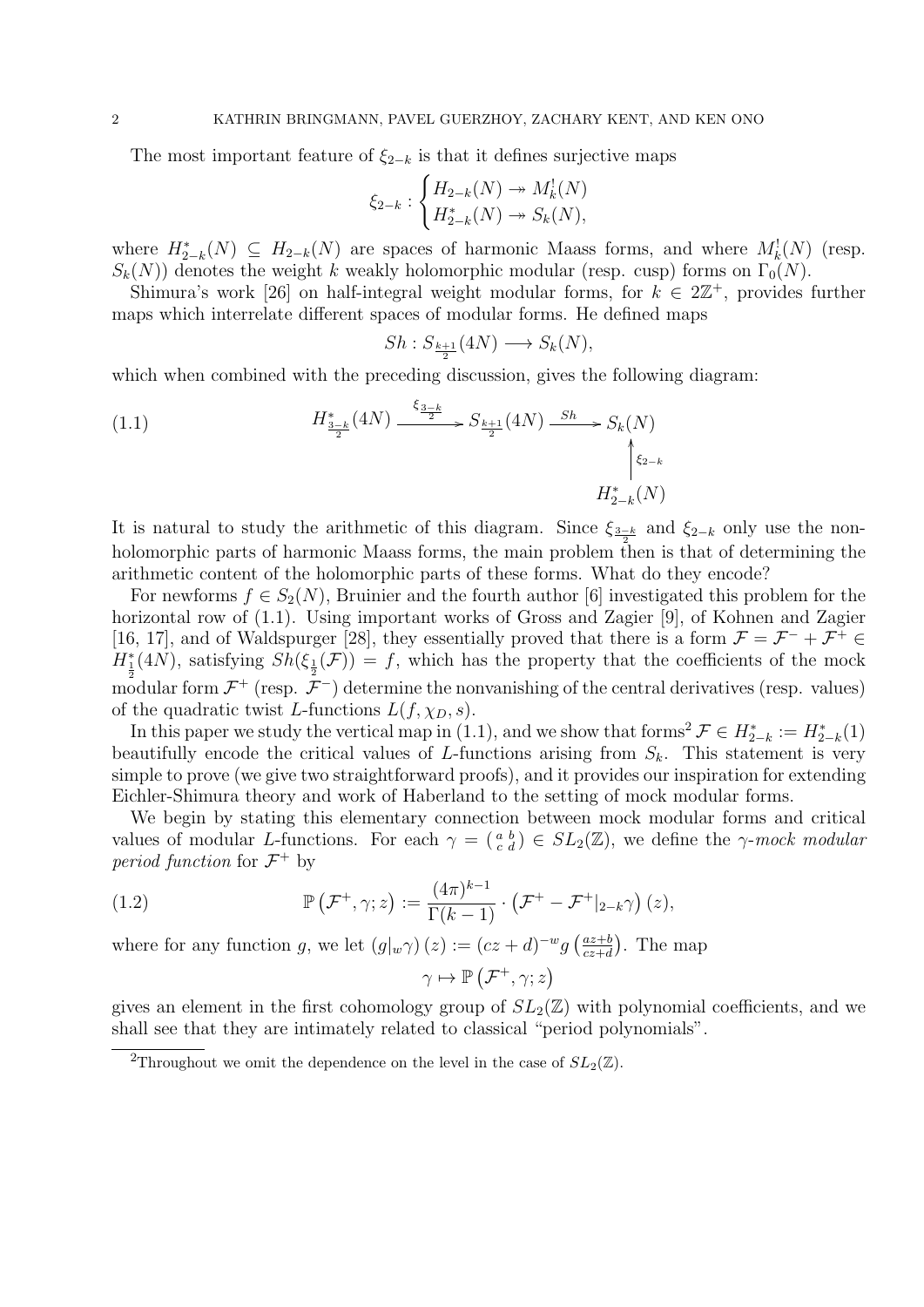For positive c, let  $\zeta_c := e^{2\pi i/c}$ , and for  $0 \leq d < c$ , let  $\gamma_{c,d} \in SL_2(\mathbb{Z})$  be any matrix satisfying  $\gamma_{c,d} := (\begin{smallmatrix} * & * \\ c' & d' \end{smallmatrix})$ . Here the integers  $0 \leq d' < c'$  are chosen so that  $\frac{d}{c} = \frac{d'}{c'}$  $\frac{d'}{c'}$  in lowest terms.

**Theorem 1.1.** Suppose that  $4 \leq k \in 2\mathbb{Z}$ , and suppose that  $\mathcal{F} \in H_{2-k}^*$  and  $f = \xi_{2-k}(\mathcal{F})$ . Then we have that

$$
\overline{\mathbb{P}\left(\mathcal{F}^+,\gamma_{1,0};\overline{z}\right)} = \sum_{n=0}^{k-2} \frac{L(f,n+1)}{(k-2-n)!} \cdot (2\pi i z)^{k-2-n}.
$$

Moreover, if  $\chi$  (mod c) is a Dirichlet character, then

$$
\frac{1}{c}\sum_{m\in(\mathbb{Z}/c\mathbb{Z})^{\times}}\chi(m)\sum_{d=0}^{c-1}\zeta_c^{md}\cdot\overline{\mathbb{P}\left(\mathcal{F}^+,\gamma_{c,d};\overline{z}-\frac{d}{c}\right)}=\sum_{n=0}^{k-2}\frac{L(f,\chi,n+1)}{(k-2-n)!}\cdot(2\pi iz)^{k-2-n}.
$$

Here  $L(f, s)$  (resp.  $L(f, \chi, s)$ ) is the usual L-function (resp. twisted by  $\chi$ ) for f.

Remark. In Theorem 1.1 and throughout the remainder of the paper we assume that  $k \geq 4$  is even. Theorem 1.1, which can be generalized to arbitrary levels, is related to Manin's observation [20] that twisted L-values may be given as expressions involving periods. These expressions are typically quite complicated. The theory underlying Theorem 1.1 relates the mock modular periods to such periods, and then gives nice generating functions.

Our first proof of Theorem 1.1 follows from the fact that the non-holomorphic part  $\mathcal{F}^-$  can be described in terms of a "period integral" of  $f$  (see Section 2). In particular, it then suffices to consider the integral

$$
\int_{-\overline{z}}^{i\infty} f^c(\tau) (z+\tau)^{k-2} d\tau.
$$

Theorem 1.1 then follows from the standard fact, for  $0 \le n \le k-2$ , that

$$
L(f, n+1) = \frac{(2\pi)^{n+1}}{n!} \cdot \int_0^\infty f(it) t^n dt.
$$

We leave the details to the reader.

Theorem 1.1 also follows easily from the principle that the obstruction to modularity determines period functions, which, in turn, are generating functions for critical L-values (see Section 5). This principle appears prominently in the framework of the "Eichler-Shimura theory" of periods. The pioneering work of Eichler [8] and Shimura [25], expounded upon by Manin [20], is fundamental in the theory of modular forms, and it has deep implications for elliptic curves and critical values of L-functions. Therefore, in view of Theorem 1.1, we are motivated here to extend this theory to the context of mock modular forms and weakly holomorphic modular forms.

One of the main features of the theory is the Eichler-Shimura isomorphism, which relates spaces of cusp forms to the first parabolic cohomology groups for  $SL_2(\mathbb{Z})$  with polynomial coefficients.

Remark. Knopp, and his collaborators (for example, see [14, 15]) have investigated Eichler cohomology groups more generally, with a special emphasis on the automorphic properties of various families of Poincaré series.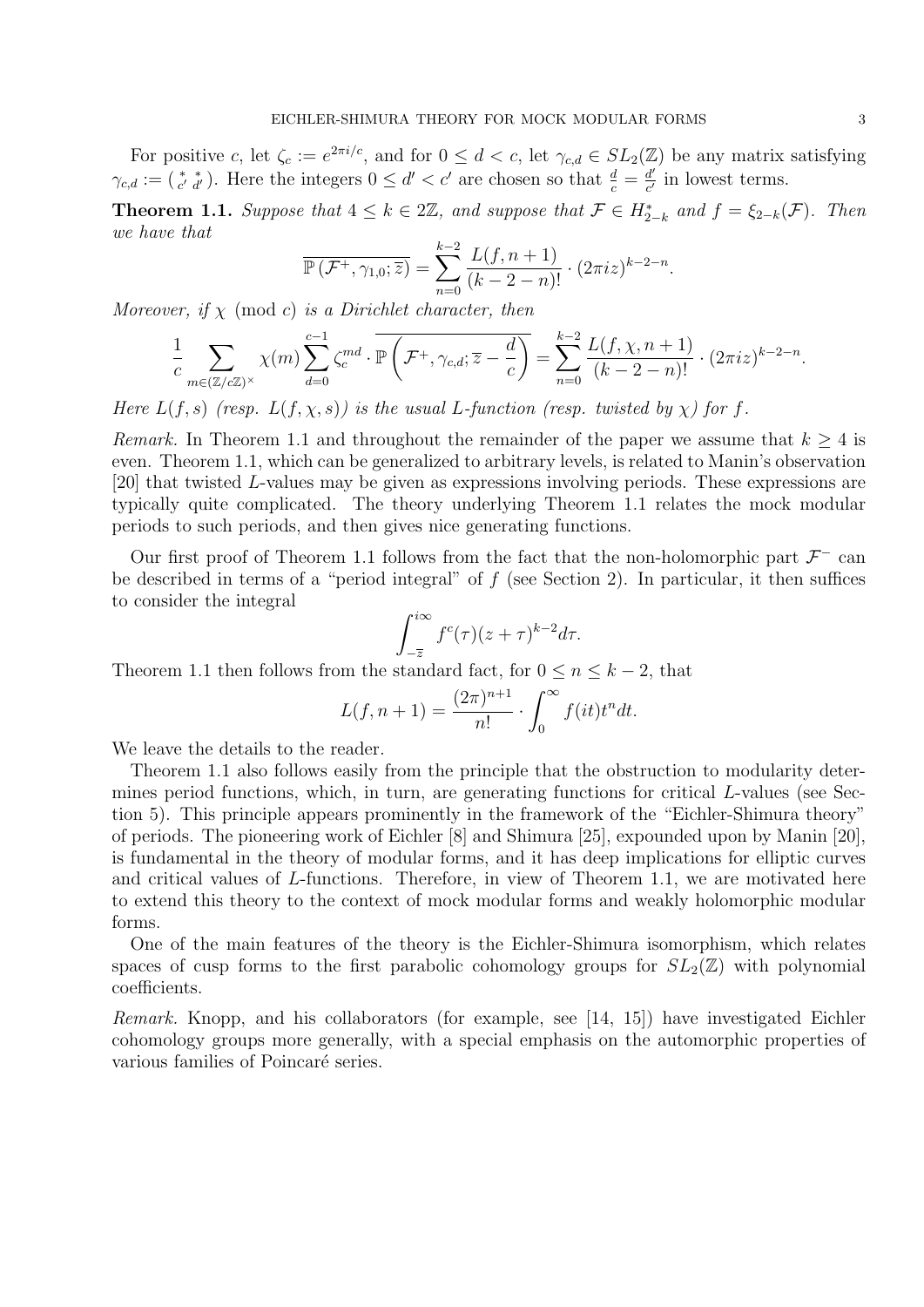We recall the Eichler-Shimura isomorphism following the discussion in [18, 30]. Define S, T, and  $U$  by

$$
S := \left(\begin{array}{cc} 0 & -1 \\ 1 & 0 \end{array}\right), \quad T := \left(\begin{array}{cc} 1 & 1 \\ 0 & 1 \end{array}\right), \quad \text{and} \quad U := \left(\begin{array}{cc} 1 & -1 \\ 1 & 0 \end{array}\right),
$$

and let

$$
\mathbf{V} := \mathbf{V}_{k-2}(\mathbb{C}) = \mathrm{Sym}^{k-2}(\mathbb{C} \oplus \mathbb{C})
$$

be the linear space of polynomials of degree  $\leq k-2$  in z. Let

(1.3) 
$$
\mathbf{W} := \left\{ P \in \mathbf{V} : P + P|_{2-k} S = P + P|_{2-k} U + P|_{2-k} U^2 = 0 \right\}.
$$

The space V splits as a direct sum  $V = V^+ \oplus V^-$  of even and odd polynomials. Putting  $W^{\pm} := W \cap V^{\pm}$  one obtains the splitting  $W = W^+ \oplus W^-$ .

There are two period maps  $r^{\pm}: S_k \longrightarrow \mathbf{W}^{\pm}$ 

$$
r^+(f;z) := \sum_{\substack{0 \le n \le k-2 \\ n \text{ even}}} (-1)^{\frac{n}{2}} {k-2 \choose n} \cdot r_n(f) \cdot z^{k-2-n},
$$
  

$$
r^-(f;z) := \sum_{\substack{0 \le n \le k-2 \\ n \text{ odd}}} (-1)^{\frac{n-1}{2}} {k-2 \choose n} \cdot r_n(f) \cdot z^{k-2-n},
$$

where, for each integer  $0 \le n \le k-2$ , the *n*th *period* of f is defined by

(1.4) 
$$
r_n(f) := \int_0^\infty f(it)t^n dt.
$$

Notice that if we let  $r(f; z) := r^-(f; z) + ir^+(f; z)$ , then

(1.5) 
$$
r(f; z) = \sum_{n=0}^{k-2} i^{-n+1} {k-2 \choose n} \cdot r_n(f) \cdot z^{k-2-n} = \int_0^{i\infty} f(\tau)(z-\tau)^{k-2} d\tau.
$$

The Eichler-Shimura isomorphism theorem asserts that  $r^-$  (resp.  $r^+$ ) is an isomorphism onto  $\mathbf{W}^-$  (resp.  $\mathbf{W}_0^+ \subseteq \mathbf{W}^+$ , the codimension 1 subspace not containing  $z^{k-2} - 1$ ). Therefore  $\mathbf{W}_0 \subseteq \mathbf{W}$ , the corresponding codimension 1 subspace, represents two copies of  $S_k$ .

Concerning  $\mathbf{W}_0$  and  $z^{k-2} - 1$ , Kohnen and Zagier ask (see p. 201 of [18]):

Question. What extra relation is satisfied by the even periods of cusp forms besides the relations defining **W**?

In §4 of [18], they give formulas, involving Bernoulli numbers, which answer this question.

Here we clarify the nature of this problem by making explicit the roles of  $W$  and  $W_0$  in the general theory of periods. It turns out that both naturally arise when considering periods of weakly holomorphic modular forms. We derive Eichler-Shimura isomorphism theorems for both  $W_0$  and W, ones which involve *weakly holomorphic cusp forms*. Let  $M_k^!$  be the space of weight k weakly holomorphic modular forms on  $SL_2(\mathbb{Z})$ , those meromorphic modular forms whose poles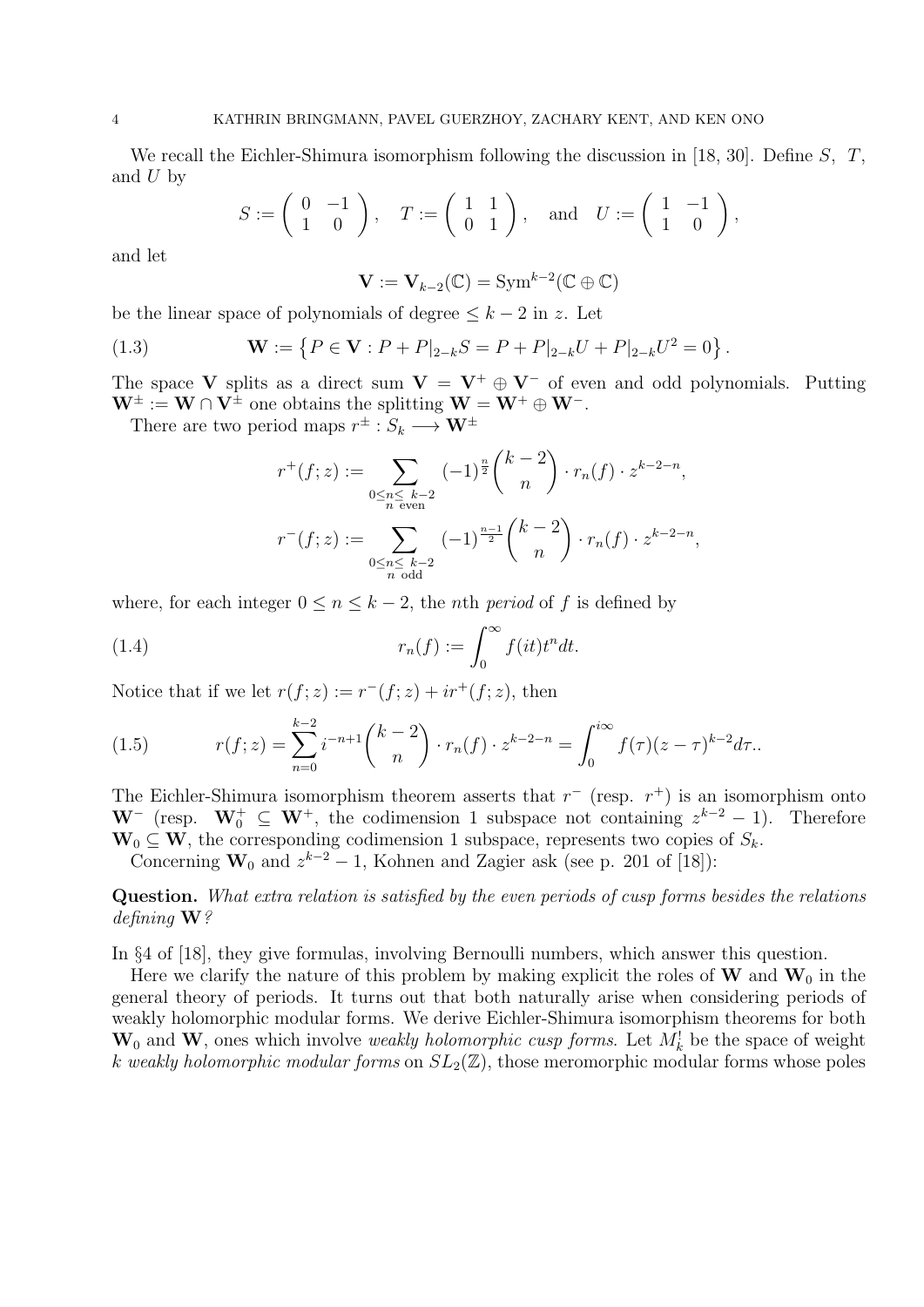(if any) are supported at the cusp infinity. A form  $F \in M_k^!$  is a weakly holomorphic cusp form if its constant term vanishes. In other words,  $F$  has a Fourier expansion of the form

$$
F(z) = \sum_{\substack{n \ge n_0 \\ n \neq 0}} a_F(n) q^n.
$$

Let  $S_k^!$  denote the space of weakly holomorphic cusp forms.

Our work depends on an extension to  $M_k^!$  of the map  $r = r^- + ir^+$ . Since the integrals in (1.4) diverge for forms with poles, the extension must be obtained by other means. To define it, suppose that  $F(z) = \sum_{n \gg -\infty} a_F(n)q^n \in M_k^!$ . Its Eichler integral [19] is

(1.6) 
$$
\mathcal{E}_F(z) := \sum_{\substack{n \gg -\infty \\ n \neq 0}} a_F(n) n^{1-k} q^n.
$$

We define the *period function* for F by

$$
(1.7) \t\t\t r(F; z) := c_k \left( \mathcal{E}_F - \mathcal{E}_F |_{2-k} S \right)(z),
$$

where  $c_k := -\frac{\Gamma(k-1)}{(2\pi i)^{k-1}}$  $\frac{1(k-1)}{(2\pi i)^{k-1}}$ . If F is a cusp form, then one easily sees that

(1.8) 
$$
\mathcal{E}_F(z) = \frac{1}{c_k} \cdot \int_z^{i\infty} F(\tau)(z-\tau)^{k-2} d\tau,
$$

and so, by a change of variable, (1.5) implies that (1.7) indeed extends the classical period map  $r = r^- + ir^+.$ 

Remark. We have that  $r(F; z) = \alpha(z^{k-2} - 1)$  if and only if  $\mathcal{E}_F(z) + \frac{\alpha}{c_k}$  is in  $M_{2-k}^!$ .

The period functions  $r(F; z)$  are essentially polynomials in z with degree  $\leq k - 2$ . The contribution from the constant term  $a_F(0)$ , which is a multiple of  $z^{k-1} + \frac{1}{z}$  $\frac{1}{z}$ , poses the only obstruction. Therefore, in analogy with (1.5), we define  $r_n(F)$ , the periods of F, by

(1.9) 
$$
r(F; z) := \frac{a_F(0)}{k-1} \cdot \left( z^{k-1} + \frac{1}{z} \right) + \sum_{n=0}^{k-2} i^{-n+1} {k-2 \choose n} \cdot r_n(F) \cdot z^{k-2-n}.
$$

The extended period function r, restricted to  $S_k^!$ , defines the maps:

$$
r: S_k^! \to \mathbf{W} \quad \text{and} \quad \tilde{r}: S_k^! \to \mathbf{W}_0
$$

where the second map is the composition of r and the projection from W to  $W_0$ . Furthermore, there are maps  $r^{\pm} : S_k^! \to \mathbf{W}^{\pm}$  which extend the classical even and odd period maps on  $S_k$ . We obtain "Eichler-Shimura" isomorphisms for these two maps. To compute their kernels, we use the differential operator  $D := \frac{1}{2\pi i} \cdot \frac{d}{dz}$  which, by a well known (extended) identity of Bol (see Theorem 1.2 of [7]), satisfies

$$
D^{k-1}: M_{2-k}^! \longrightarrow S_k^! \quad \text{and} \quad D^{k-1}: H_{2-k}^* \longrightarrow S_k^!.
$$

We prove the following isomorphisms.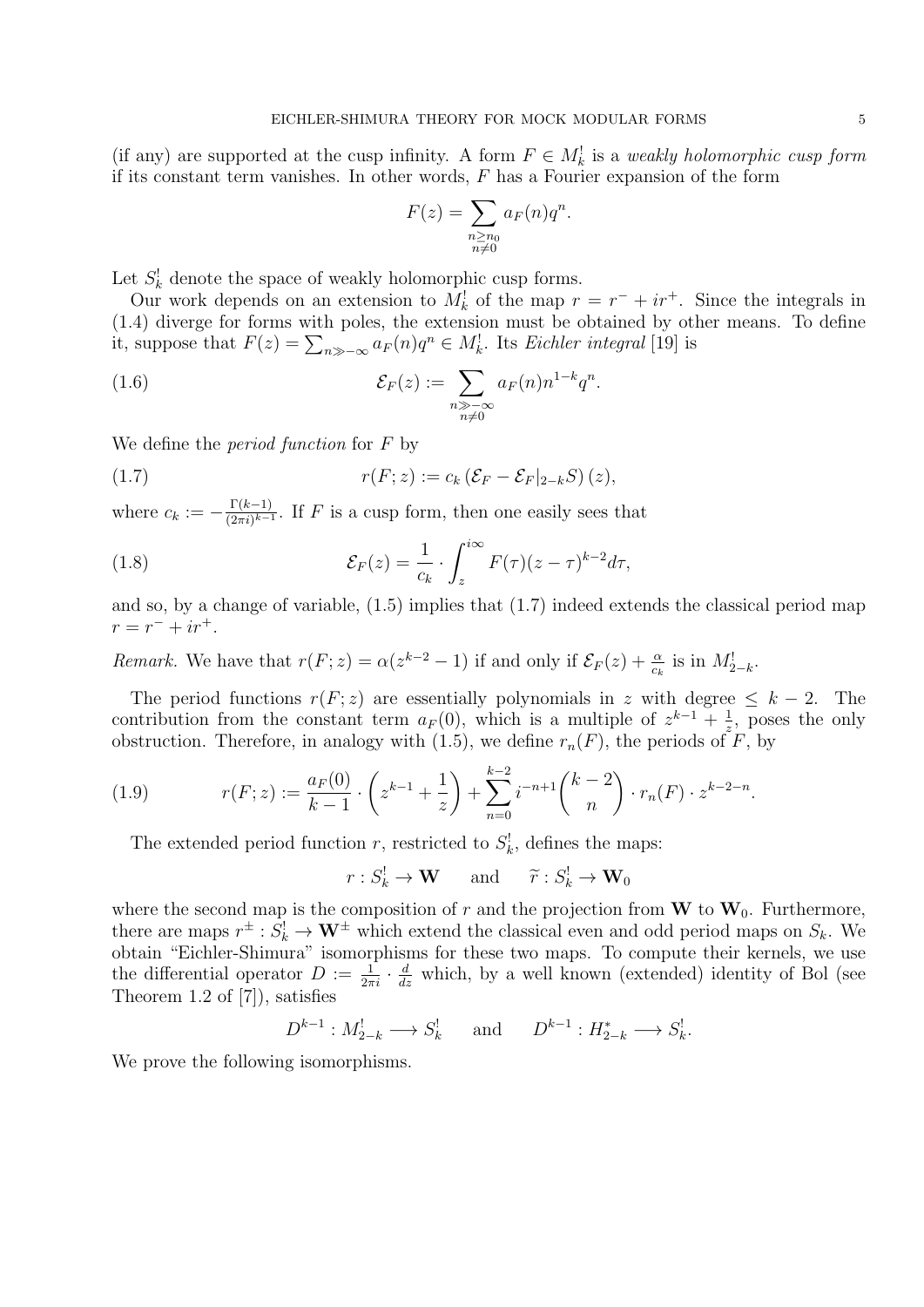Theorem 1.2. The following sequences are exact

$$
0 \longrightarrow D^{k-1}(M_{2-k}^!) \longrightarrow S_k^! \stackrel{\widetilde{r}}{\longrightarrow} \mathbf{W}_0 \longrightarrow 0
$$

and

$$
0 \longrightarrow D^{k-1}(S_{2-k}^!) \longrightarrow S_k^! \stackrel{r}{\longrightarrow} \mathbf{W} \longrightarrow 0.
$$

The first exact sequence from Theorem 1.2 tells us that

(1.10) 
$$
S_k^! / D^{k-1}(M_{2-k}^!) \cong \mathbf{W}_0,
$$

and the second exact sequence explains the role of the codimension one subspace  $W_0$  in the classical setting. The presence of non-zero constant terms of (cf. Proposition 3.5 below) weight  $2 - k$  weakly holomorphic modular forms gives

$$
r: D^{k-1}(M_{2-k}^!) / D^{k-1}(S_{2-k}^!) \stackrel{\sim}{\to} \mathbf{W}/\mathbf{W}_0 \cong \langle z^{k-2} - 1 \rangle.
$$

Theorem 1.2 sheds further light on the classical Eichler-Shimura isomorphism, where the maps  $(1.11)$  $r^{\pm}: S_k \longrightarrow \mathbf{W}_0$ 

each give one copy of  $S_k$  inside  $\mathbf{W}_0$  so that  $\mathbf{W}_0 \cong S_k \oplus S_k$ . Equations (1.10) and (1.11) tell us that  $S_k^! / D^{k-1}(M_{2-k}^!) \cong S_k \oplus S_k$ . We directly explain this isomorphism. We have that  $D^{k-1}$  only sees the holomorphic parts  $\mathcal{F}^+$  of harmonic Maass forms  $\mathcal{F} \in H_{2-k}^*$  (i.e.  $D^{k-1}(\mathcal{F}) = D^{k-1}(\mathcal{F}^+))$ , and we shall show that the two copies of  $S_k$  arise from the quotient space  $H_{2-k}^*/M_{2-k}^!$  and the inclusion of  $S_k \subseteq S_k^!$ . In particular, we will show that

$$
\mathbf{W}_0 \cong \widetilde{r}(D^{k-1}(H_{2-k}^*)) \oplus \widetilde{r}(\xi_{2-k}(H_{2-k}^*)).
$$

We also revisit the question of Kohnen and Zagier on the "extra relation" satisfied by even periods of cusp forms. The second exact sequence in Theorem 1.2,

$$
S_k^! / D^{k-1}(S_{2-k}^!) \cong \mathbf{W},
$$

shows that there are no *extra relations* in the setting of weakly holomorphic cusp forms. Therefore, it is natural to ask the following reformulation of the question of Kohnen and Zagier.

Question. If  $F \in S_k^!$ , then (as a function of its principal part) what extra relation is satisfied by the even periods of  $F$ ?

Remark. The original question pertains to forms in  $S_k^!$  with trivial principal part.

The following theorem answers this question in terms of Bernoulli numbers  $B_k$  and divisor functions  $\sigma_{k-1}(n) := \sum_{d|n} d^{k-1}$ .

**Theorem 1.3.** Define rational numbers  $\lambda_{k,n}$  ( $k \geq 4$  even,  $0 \leq n \leq k-2$ , n even) by

$$
\lambda_{k,n} := B_k \cdot \left( 1 + \binom{k-1}{n} - \binom{k-1}{n+1} \right) + 2 \sum_{r=1}^{k/2} \binom{2r-1}{n} \binom{k}{2r} B_{2r} B_{k-2r}.
$$

If  $F \in S_k^!$  has principal part

$$
F_{\text{prin}}(q) := \sum_{n>0} a(n)q^{-n},
$$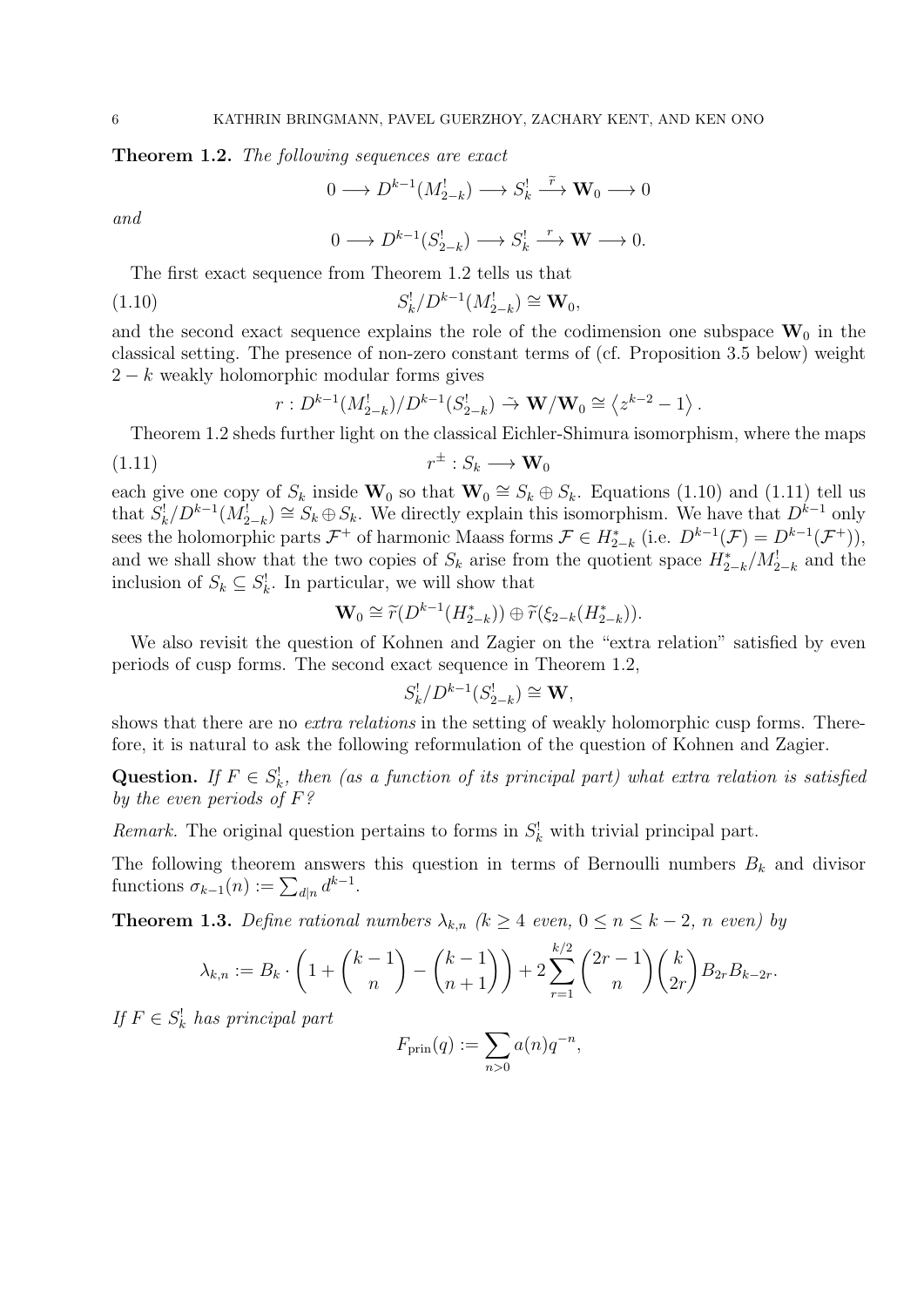then

(1.12) 
$$
\sum_{\substack{0 \le n \le k-2 \\ \text{even}}} (-1)^{\frac{n}{2}} \lambda_{k,n} \cdot r_n(F) = -6(2i)^k \frac{k!}{(4\pi)^{k-1}} \sum_{n>0} \frac{a(n)\sigma_{k-1}(n)}{n^{k-1}}.
$$

## Three remarks

1) We note that here  $a(n)$  in the principal part is the coefficient of  $q^{-n}$ , instead of  $q^n$ , which is a departure from the convention adopted throughout this paper.

2) If F is a cusp form, then we have that  $F_{\text{prin}}(q) = 0$ . The relation in Theorem 1.3 then reduces to the solution offered by Kohnen and Zagier on the extra relation satisfied by the even periods of cusp forms.

3) The work of Kohnen and Zagier [18] is largely about cusp forms with rational periods (see also the forthcoming paper by Popa [23]). Theorem 1.3 implies that if a weakly holomorphic cusp form has rational even periods, then

$$
\frac{1}{\pi^{k-1}}\sum_{n>0}\frac{a(n)\sigma_{k-1}(n)}{n^{k-1}}\in\mathbb{Q}.
$$

To obtain Theorems 1.2 and 1.3, we must understand the interrelationships between the three period functions  $r(\xi_{2-k}(\mathcal{F}^{-}); z)$ ,  $r(D^{k-1}(\mathcal{F}^{+}); z)$ , and  $\mathbb{P}(\mathcal{F}^{+}, \gamma_{1,0}; z)$ . We show that these functions are essentially equal up to complex conjugation and the change of variable  $z \rightarrow$  $\overline{z}$ . Strictly speaking, our functions are not defined for  $\overline{z}$ . However, since we apply complex conjugation these period functions are well defined. We obtain the following period relations on  $H_{2-k}$ .

Theorem 1.4. If  $\mathcal{F} \in H_{2-k}$ , then we have that

$$
r\left(\xi_{2-k}(\mathcal{F});z\right) \equiv -\frac{(4\pi)^{k-1}}{\Gamma(k-1)} \cdot \overline{r\left(D^{k-1}(\mathcal{F});\overline{z}\right)} \pmod{z^{k-2}-1}
$$

where equivalence modulo  $z^{k-2} - 1$  means that the difference of the two functions is a constant multiple of  $z^{k-2} - 1$ . Moreover, there is a function  $\widehat{F} \in H_{2-k}$  for which  $\xi_{2-k}(\widehat{F}) = \xi_{2-k}(\widehat{F})$  and

$$
r(\xi_{2-k}(\mathcal{F});z)=-\frac{(4\pi)^{k-1}}{\Gamma(k-1)}\cdot\overline{r(D^{k-1}(\widehat{\mathcal{F}});\overline{z})}.
$$

Three remarks

1) If  $\mathcal{F} \in H_{2-k}^*$  has constant term 0, then we have the following mock modular period identity:

(1.13) 
$$
r(D^{k-1}(\mathcal{F}); z) = r(D^{k-1}(\mathcal{F}^+); z) = c_k \frac{\Gamma(k-1)}{(4\pi)^{k-1}} \cdot \mathbb{P}(\mathcal{F}^+, \gamma_{1,0}; z).
$$

This follows from (1.2) and (1.7). Moreover, we shall show in Proposition 3.5 that there always are forms  $F \in M_{2-k}^!$  for which  $\mathcal{F} + F \in H_{2-k}^*$  has constant term zero.

2) Since  $D^{k-1}$  annihilates constants, one cannot avoid the  $z^{k-2} - 1$  ambiguity in Theorem 1.4. 3) Many of the technical difficulties in this paper arise from the need to carefully take into account the constant terms of Maass-Poincaré series and their corresponding Eisenstein series.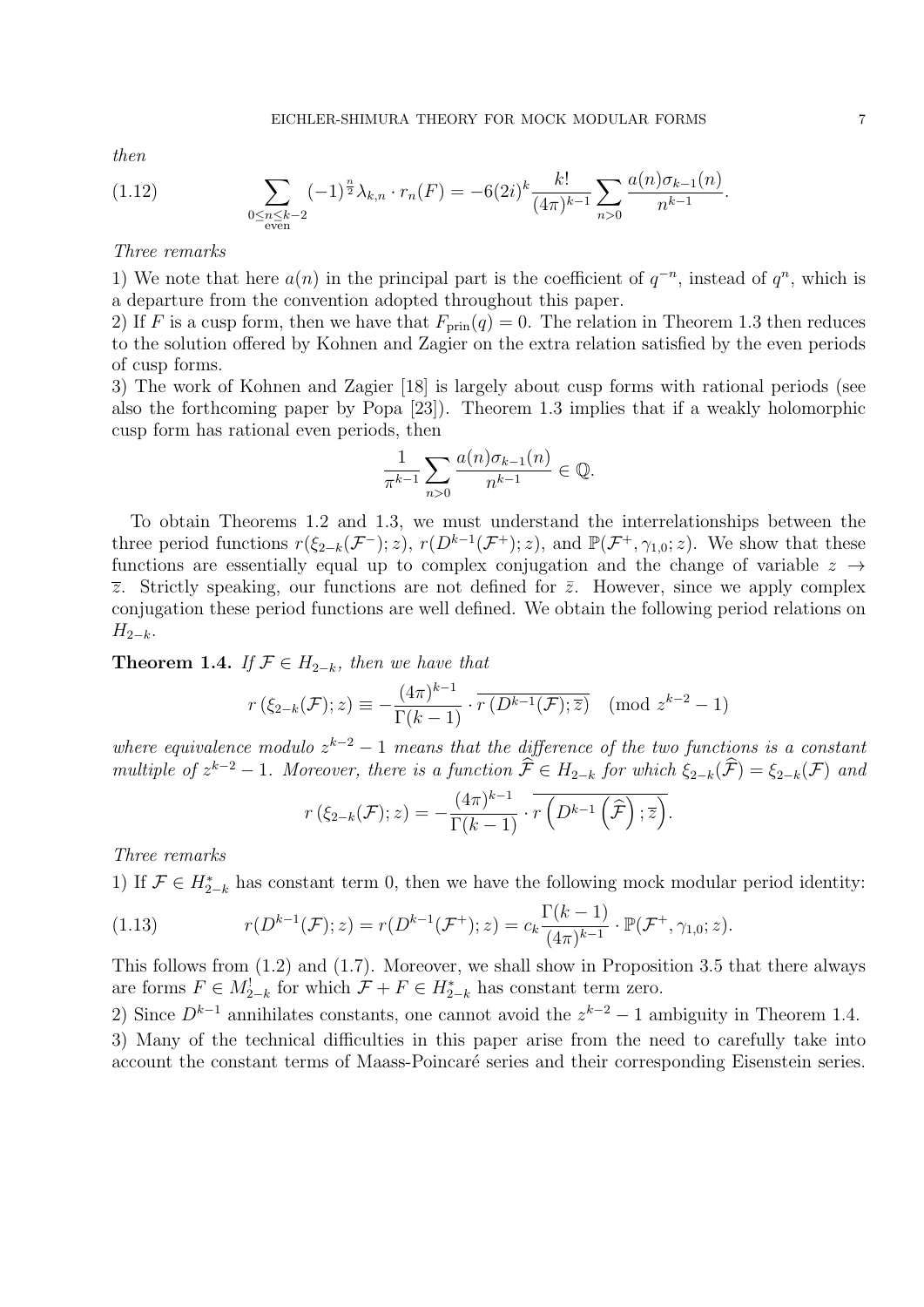This issue is even more complicated in the setting of congruence subgroups. This is why we are content to work in the setting of the full modular group  $SL_2(\mathbb{Z})$ .

There is a theory of Hecke operators on  $S_k^! / D^{k-1}(M_{2-k}^!)$ . For any positive integer  $m \geq 2$ , let  $T(m)$  be the usual weight k index m Hecke operator. We say that  $F \in S_k^!$  is a Hecke eigenform with respect to  $S_k^! / D^{k-1}(M_{2-k}^!)$  if for every Hecke operator  $T(m)$  there is a complex number  $b(m)$  for which

$$
(F |_{k} T(m) - b(m)F)(z) \in D^{k-1} (M_{2-k}^{!}).
$$

This definition includes the usual notion of Hecke eigenforms for (holomorphic) cusp forms. Indeed, in this case we simply have

$$
(F |_{k} T(m) - b(m)F)(z) = 0.
$$

It is natural to determine the dimension of those subspaces which correspond to a system of Hecke eigenvalues. We prove the following "multiplicity two" theorem.

**Theorem 1.5.** Let  $d = \dim S_k$ , and let  $f_i(z) = \sum b_i(n)q^n \in S_k$   $(1 \leq i \leq d)$  be a basis consisting of normalized Hecke eigenforms. The 2d-dimensional space  $S_k^! / D^{k-1}(M_{2-k}^!)$  splits into a direct sum

$$
S_k^! / D^{k-1}(M_{2-k}^!) = \bigoplus_{i=1}^d \mathbb{T}_i
$$

of two-dimensional spaces  $\mathbb{T}_i$  such that  $f_i \in \mathbb{T}_i$ , and every element of  $\mathbb{T}_i$  is a Hecke eigenform with respect to  $S_k^! / D^{k-1}(M_{2-k}^!)$  with the same Hecke eigenvalues as  $f_i$ .

Two remarks

1) This multiplicity two phenomenon first appeared in a paper by the second author [10].

2) To clarify the results proved in this paper, we offer the following commutative diagram which clearly illustrates the relationships between the various spaces of modular forms and period polynomials, and describes the multiplicity two phenomenon.

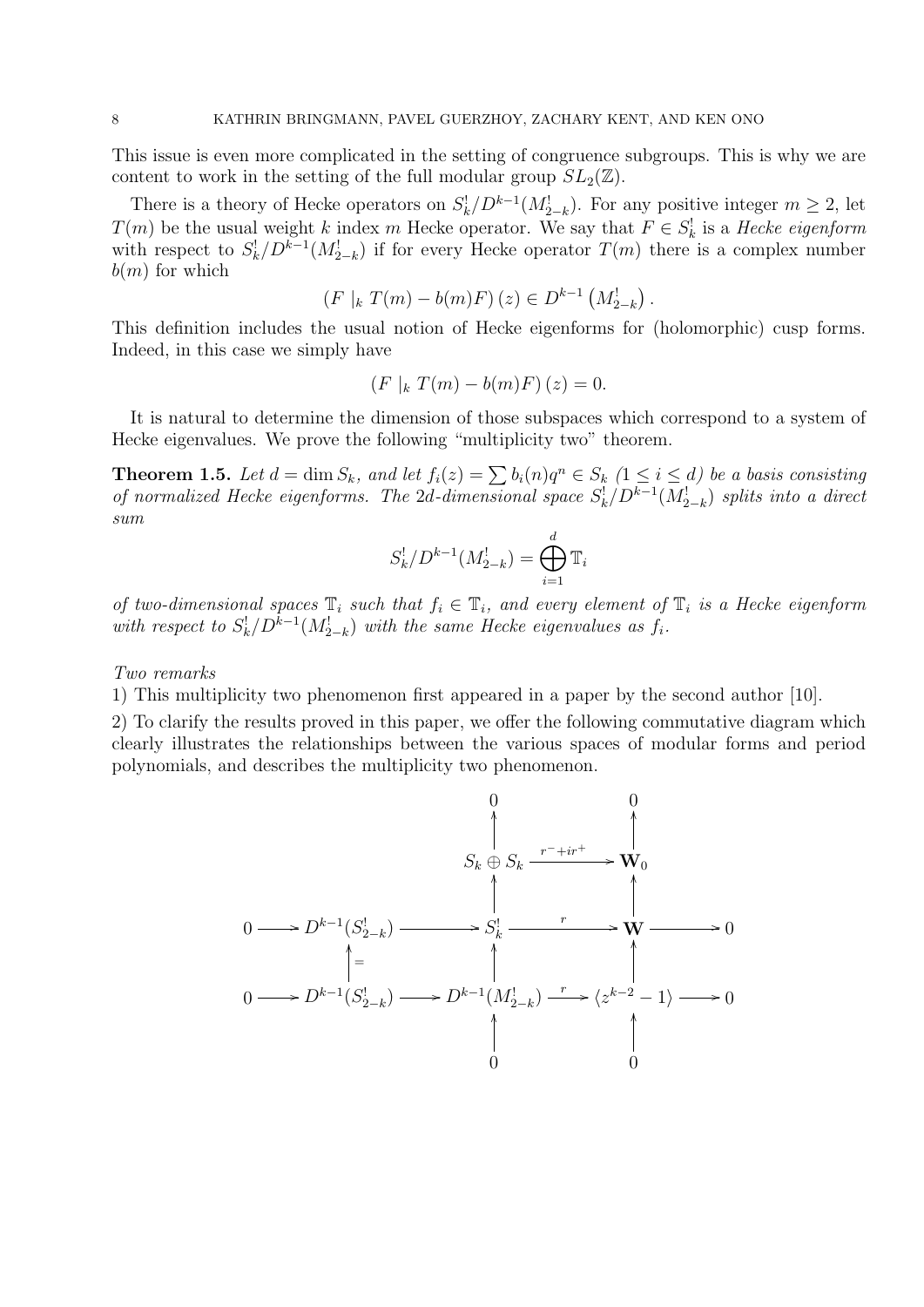We conclude with a study of Petersson's inner product, and a related inner product of Bruinier and Funke [5]. The Petersson inner product of cusp forms  $f_1, f_2 \in S_k$  is the hermitian (i.e.  $(f_1, f_2) = \overline{(f_2, f_1)}$  scalar product defined by  $(z = x + iy)$ 

(1.14) 
$$
(f_1, f_2) := \int_{\mathbb{H}/SL_2(\mathbb{Z})} f_1(z) \overline{f_2(z)} y^k \cdot \frac{dxdy}{y^2}.
$$

It is natural to seek an extension of this inner product to  $M_k^!$ . Obviously, one faces problems related to the convergence of the defining integral. Zagier [29, 30] extended the product to Eisenstein series using Rankin's method. More generally, Borcherds [1] (see [7] for a discussion) defined an extension to  $M_k^!$  using regularized integrals, when at least one of the forms is holomorphic at the cusps. Here we give a closed formula for Borcherds's extension using periods of weakly holomorphic modular forms.

We relate Petersson's inner product to the "inner product"  $\{\bullet, \bullet\}$  on  $M_k^!$  which is defined as follows (also see discussions in [5, 7]). If  $F, G \in M_k^!$  have expansions

$$
F(z) = \sum_{n \gg -\infty} a_F(n)q^n \text{ and } G(z) = \sum_{n \gg -\infty} a_G(n)q^n,
$$

then define  $\{F, G\}$  by

(1.15) 
$$
\{F, G\} := \sum_{\substack{n \in \mathbb{Z} \\ n \neq 0}} \frac{a_F(-n)a_G(n)}{n^{k-1}}.
$$

This pairing is antisymmetric (i.e.  $\{F, G\} = -\{G, F\}$ ), bilinear, and is Hecke equivariant (i.e.  ${F | k T(m), G} = {F, G | k T(m)}$ . We show that it dissects  $D^{k-1}(M'_{2-k})$  from  $S'_{k}$ .

**Theorem 1.6.** Let  $F \in S_k^!$ . The following conditions are equivalent:

(i)  $F \in D^{k-1}(M_{2-k}^!)$ ,

(ii) 
$$
r(F; z) \equiv 0 \pmod{z^{k-2} - 1}
$$
,

(iii)  $\{F, G\} = 0$ , for every  $G \in S^!_k$ .

We now explain how to compute the extended  $(\bullet, \bullet)$  in terms of  $\{\bullet, \bullet\}$ . Suppose that  $F, G \in$  $M_k^!$ , and that  $\mathcal{G} \in H_{2-k}$  has the property that  $\xi_{2-k}(\mathcal{G}) = G$ . As a consequence of Proposition 4.1 in § 4 it follows that

(1.16) 
$$
(F, G) = \{F, D^{k-1}(\mathcal{G})\} + a_F(0) \cdot a_{\mathcal{G}}^+(0),
$$

whenever one of the forms F or G is holomorphic and where  $a_{\mathcal{C}}^+$  $\sigma_{\mathcal{G}}^{+}(0)$  is the constant term of the mock modular form  $\mathcal{G}^+$ . Computing  $(F, G)$  then reduces to the task of computing  $\{\bullet, \bullet\}$  on  $M_k^!$ . Two Remarks.

1) Formula (1.16) gives an extension of the Petersson scalar product, one which works even when other "regularizations" fail.

2) Although there is ambiguity in the choice of  $\mathcal{G} \in H_{2-k}$  such that  $\xi_{2-k}(\mathcal{G}) = G$ , we stress that the right-hand side of (1.16) does not depend on this choice.

Generalizing an argument of Kohnen and Zagier [18], we obtain the following closed formula for these products, which is an analog of a classical result of Haberland [11, 18].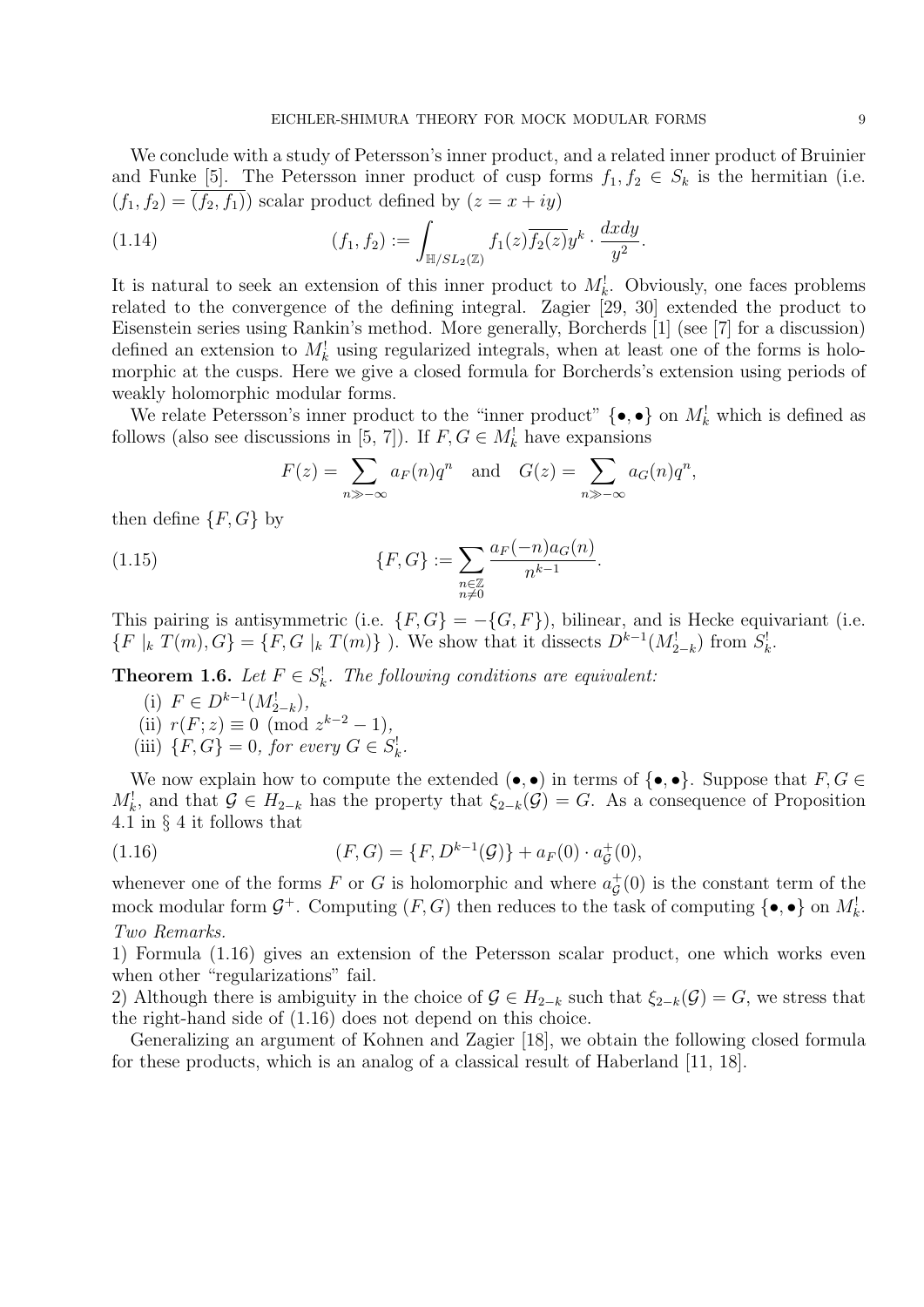**Theorem 1.7.** For  $F, G \in M_k^!$  we have

$$
\{F, G\} = \frac{(2\pi)^{k-1}}{3 \cdot (k-2)!} \sum_{\substack{0 \le m < n \le k-2 \\ m \ne n \pmod{2}}} i^{(n+1+m)} \binom{k-2}{n} \binom{n}{m} r_n(F) r_{k-2-m}(G)
$$
  
+ 
$$
\frac{2 \cdot (2\pi)^{k-1}}{3 \cdot (k-2)!} \sum_{\substack{0 \le n \le k-2 \\ n \equiv 0 \pmod{2}}} i^{(k-n)} \binom{k-1}{n+1} \left( r_n(G) \frac{a_F(0)}{k-1} - r_n(F) \cdot \frac{a_G(0)}{k-1} \right)
$$

.

Remark. In a recent paper [13], the third author extended many of the results in this paper to include Eisenstein series.

In § 2 we recall definitions and basic facts about harmonic Maass forms, and we construct harmonic Maass-Poincaré series which map to the holomorphic Eisenstein series under  $\xi_{2-k}$  and  $D^{k-1}$ . In § 3 we derive some fundamental properties of the period functions and certain auxiliary integrals, and we conclude with a proof of Theorem 1.4. In  $\S 4$ , we study Borcherds's extension of the Petersson inner product, and we conclude with proofs of Theorems 1.2, 1.3, 1.5, 1.6, and 1.7. In § 5 we recall some crucial analytic number theory which relates Eichler integrals to critical values of L-functions, and we prove Theorem 1.1.

# **ACKNOWLEDGEMENTS**

The authors thank the American Institute for Mathematics for their hospitality during the "Mock modular forms" conference in March 2010. The authors also thank Jan Bruinier, Michael Dewar, Marvin Knopp, Winfried Kohnen, Wissam Raji, and Don Zagier for insightful comments.

#### 2. Harmonic Maass forms

Here we briefly recall basic facts about harmonic (weak) Maass forms (see [3, 5, 7, 21] for more details), we decompose  $S_k^!$  (see Proposition 2.3), and we construct Maass-Poincaré series which naturally correspond to the classical Eisenstein series.

2.1. Basic facts. We let  $z = x + iy \in \mathbb{H}$ , the complex upper-half plane, with  $x, y \in \mathbb{R}$ , and suppose throughout that  $k \geq 4$  is even. The *weight*  $2 - k$  hyperbolic Laplacian is defined by

$$
\Delta_{2-k} := -y^2 \left( \frac{\partial^2}{\partial x^2} + \frac{\partial^2}{\partial y^2} \right) + i(2-k)y \left( \frac{\partial}{\partial x} + i \frac{\partial}{\partial y} \right).
$$

A harmonic Maass form of weight  $2 - k$  is any smooth function  $\mathcal{F} : \mathbb{H} \to \mathbb{C}$  satisfying:

- (i)  $\mathcal{F}(z) = (\mathcal{F}|_{2-k}\gamma)(z)$  for all  $\gamma = \begin{pmatrix} a & b \\ c & d \end{pmatrix} \in SL_2(\mathbb{Z});$
- (ii)  $\Delta_{2-k}(\mathcal{F})=0;$
- (iii) The function  $\mathcal{F}(z)$  has at most linear exponential growth at infinity.

We denote the space of such forms by  $H_{2-k}$ . We also require the subspace  $H_{2-k}^*$  of  $H_{2-k}$ , which consists of those  $\mathcal{F} \in H_{2-k}$  with the property that if  $\mathcal{F} \neq 0$ , then there is a nonzero polynomial  $P_{\mathcal{F}} \in \mathbb{C}[q^{-1}]$  for which  $\mathcal{F}(z) - P_{\mathcal{F}}(q) = O(e^{-\epsilon y})$ , as  $y \to +\infty$ , for some  $\epsilon > 0$ .

The following describes the Fourier expansions of harmonic Maass forms (see [5]).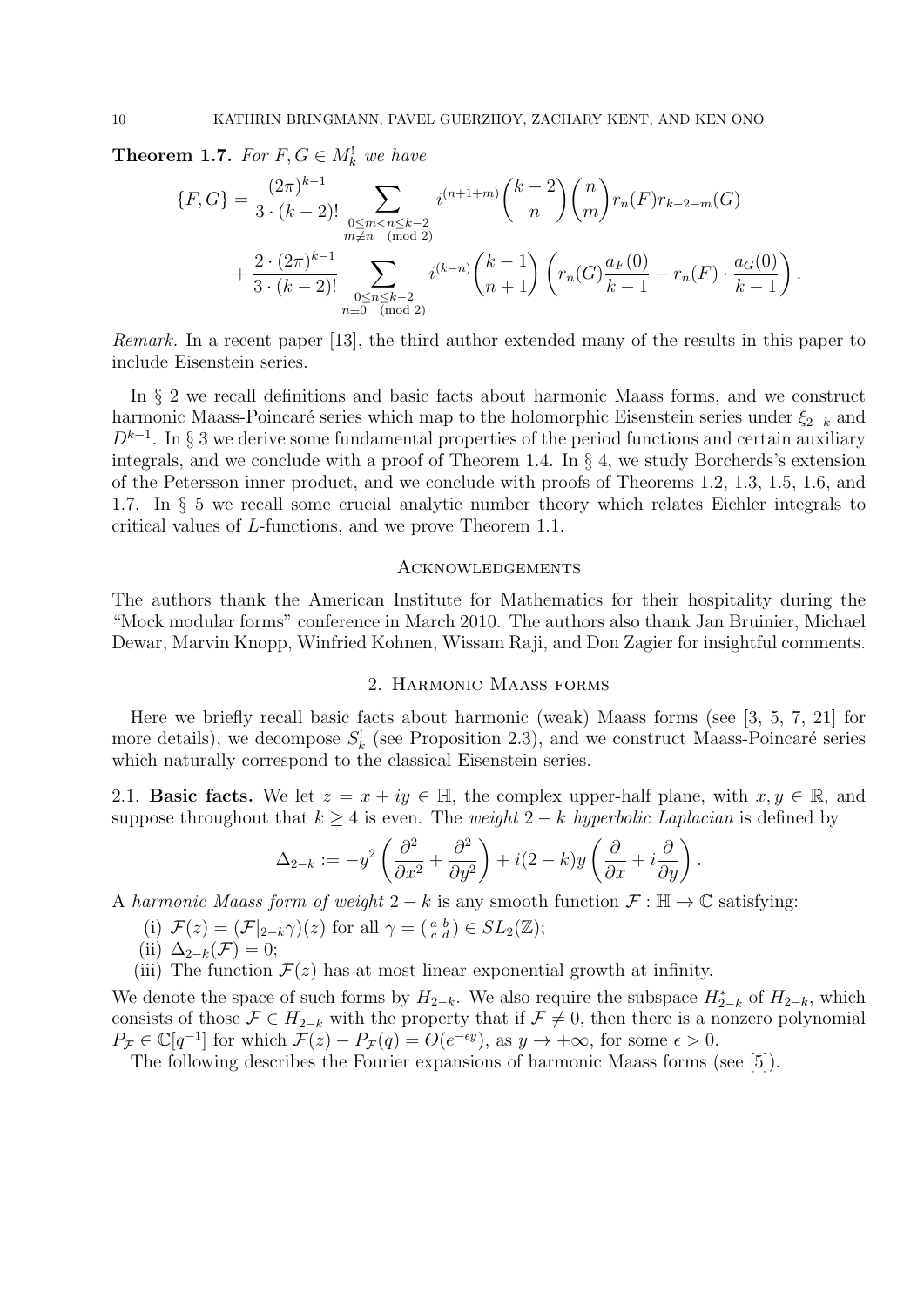**Proposition 2.1.** If  $\mathcal{F} \in H_{2-k}$ , then

$$
\mathcal{F}(z) = a_{\mathcal{F}}(0)y^{k-1} + \sum_{\substack{n \ll \infty \\ n \neq 0}} a_{\mathcal{F}}(n)h_{2-k}(2\pi ny)e(nx) + \sum_{n \gg -\infty} a_{\mathcal{F}}^{+}(n)q^{n},
$$

where  $e(\alpha) := e^{2\pi i \alpha}$  and  $h_{2-k}(w) := e^{-w} \int_{-2w}^{\infty} e^{-t} t^{k-2} dt$ .

Therefore, we have that  $\mathcal{F} = \mathcal{F}^- + \mathcal{F}^+$ , where the nonholomorphic part  $\mathcal{F}^-$  (resp. holomorphic part  $\mathcal{F}^+$ ) is defined by

$$
\mathcal{F}^{-}(z) := a_{\mathcal{F}}^{-}(0)y^{k-1} + \sum_{\substack{n \ll \infty \\ n \neq 0}} a_{\mathcal{F}}^{-}(n)h_{2-k}(2\pi ny)e(nx),
$$
  

$$
\mathcal{F}^{+}(z) := \sum a_{\mathcal{F}}^{+}(n)q^{n}.
$$

(2.1)

$$
F^+(z) := \sum_{n \gg -\infty} a_{\mathcal{F}}^+(n) q^n.
$$

Remark. If  $n < 0$  and  $\Gamma(\alpha, \beta) := \int_{\beta}^{\infty} e^{-t} t^{\alpha-1} dt$  is the incomplete Gamma-function, then we have  $h_{2-k}(2\pi ny)e(nx) = \Gamma(k-1, 4\pi |n|y)q^n.$ 

The following proposition (see [5, 7]) gives the main features of the differential operators  $\xi_{2-k} := 2iy^{2-k}\frac{\partial}{\partial \overline{z}}$  and  $D := \frac{1}{2\pi i} \cdot \frac{d}{dz}$ .

Proposition 2.2. The following are true:

(1) The operator  $\xi_{2-k}$  defines the surjective maps

$$
\xi_{2-k} : H_{2-k}^* \twoheadrightarrow S_k,
$$
  

$$
\xi_{2-k} : H_{2-k} \twoheadrightarrow M_k^!
$$

(2) The operator  $D^{k-1}$  defines maps

$$
D^{k-1}: H^*_{2-k} \to S^!_k,
$$
  

$$
D^{k-1}: H_{2-k} \to M^!_k.
$$

Moreover, the map  $D^{k-1}: H_{2-k} \to M_k^!$  is surjective.

The following proposition, whose proof uses Theorem 1.4, allows us to decompose a form  $F \in S_k^!$  uniquely into a cusp form and an element in  $D^{k-1}(H_{2-k}^*)$ .

**Proposition 2.3.** Each  $F \in S_k^!$  has a unique representation of the form

$$
F(z) = \phi(z) + \psi(z),
$$

where  $\phi \in S_k$  and  $\psi \in D^{k-1}(H_{2-k}^*)$ .

Proof. First we show that such a representation, if it exists, is unique. Suppose on the contrary that  $\widehat{\psi}_1, \widehat{\psi}_2 \in H_{2-k}^*$  have the property that

$$
F(z) = \phi_1(z) + D^{k-1}(\widehat{\psi_1}(z)) = \phi_2(z) + D^{k-1}(\widehat{\psi_2}(z)),
$$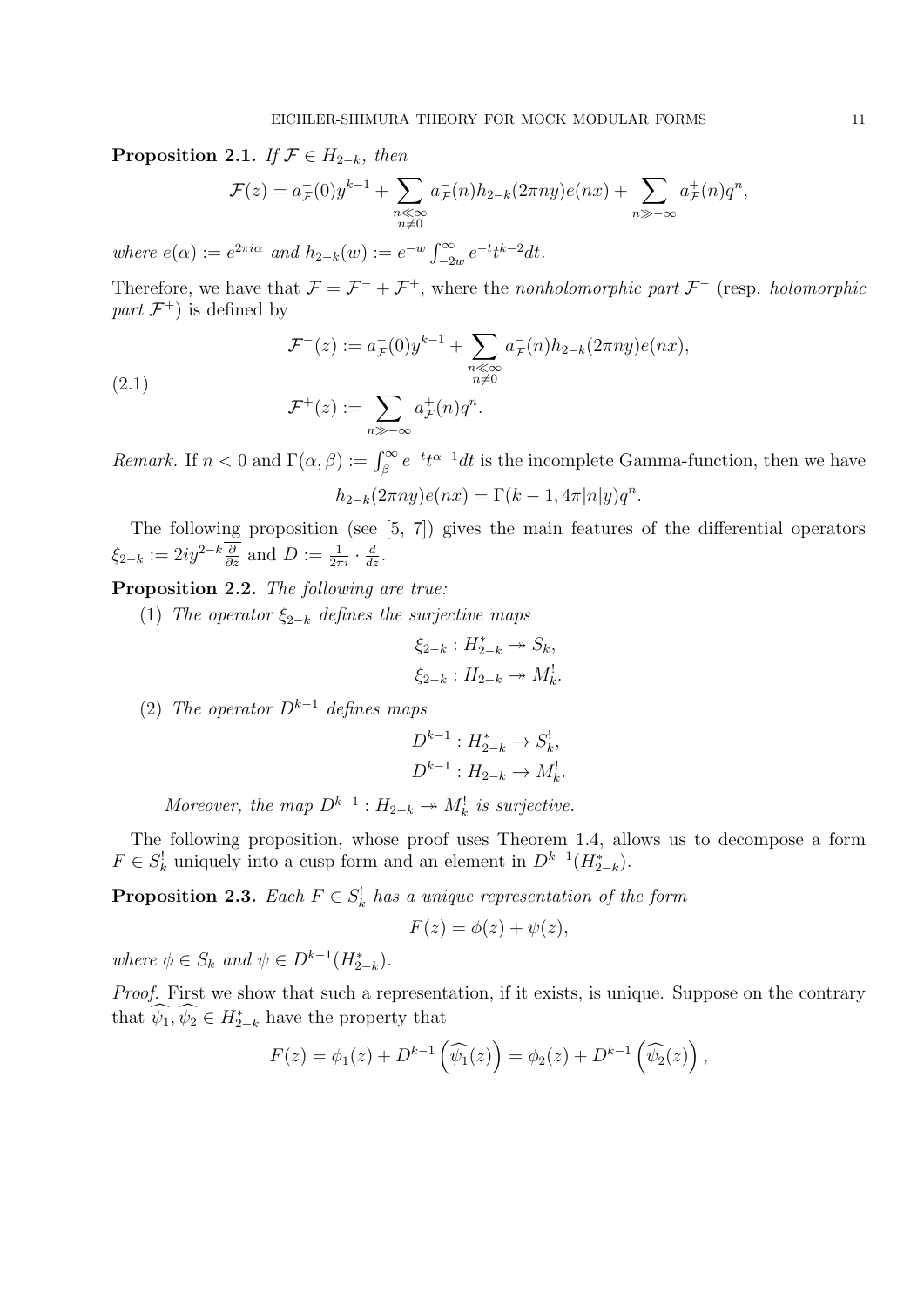where  $\phi_1, \phi_2 \in S_k$ . Then  $D^{k-1}(\widehat{\psi}_1 - \widehat{\psi}_2)$  is a cusp form, thus the holomorphic part of the function  $\hat{\psi}_1 - \hat{\psi}_2$  has (up to the constant term) no principal part. Since this function is also in  $H_{2-k}^*$  it must be 0.

Now we establish the existence of the desired representation. By the modularity of  $F$ , it follows that  $r(F; z) = r^-(F; z) + ir^+(F; z) \in \mathbf{W}$ . The classical Eichler-Shimura isomorphism guarantees the existence of cusp forms  $g_1, g_2 \in S_k$  such that

$$
r^-(F; z) = r^-(g_1; z)
$$
 and  $r^+(F; z) \equiv r^+(g_2; z)$  (mod  $z^{k-2} - 1$ ).

By Proposition 2.2 (1), the operator  $\xi_{2-k}$  maps  $H_{2-k}^*$  onto  $S_k$ . Therefore there are harmonic Maass forms  $\mathcal{G}_1, \mathcal{G}_2 \in H_{2-k}^*$  for which  $\xi_{2-k}(\mathcal{G}_i) = (2i)^{k-1} g_i^c$ , which one checks are also in  $S_k$ . Here we define for  $G \in M_k^!$ , the involution  $G^c$  as

$$
(2.2) \tGc(z) := \overline{G(-\overline{z})}.
$$

We find that that  $\mathcal{E}_{G^c}(z) = \overline{\mathcal{E}_G(-\bar{z})}$ , which in turn implies that

(2.3) 
$$
r(G^c; z) = -\overline{r(G; -\overline{z})}.
$$

The fundamental theorem of calculus (with respect to  $\bar{z}$ ) then implies that

$$
\mathcal{G}_i(z) = \mathcal{G}_i^+(z) + \int_{-\bar{z}}^{i\infty} g_i(\tau)(\tau + z)^{k-2} d\tau,
$$

where the  $\mathcal{G}_i^+$  $i_i^+$  are holomorphic functions on  $\mathbb{H}$ .

The proof of Theorem 1.4 (see expression (3.8)) then implies that

$$
r(D^{k-1}(\mathcal{G}_i); -z) \equiv -c_k \cdot r(g_i; z) \pmod{z^{k-2}-1}.
$$

We let

$$
\phi(z) := \frac{g_1(z) + g_2(z)}{2} \quad \text{and} \quad \Psi(z) := \frac{D^{k-1}(\mathcal{G}_1)(z) - D^{k-1}(\mathcal{G}_2)(z)}{2c_k},
$$

and obtain that

(2.4) 
$$
r(F; z) \equiv r(\phi + \Psi; z) \pmod{z^{k-2} - 1}
$$
.

Now define

$$
h(z) := F(z) - \phi(z) - \Psi(z) \in S_k^!,
$$

and observe that by (2.4), we have that  $r(h; z) = \alpha(z^{k-2} - 1)$  for some  $\alpha \in \mathbb{C}$ . Of course, this then means that  $\mathcal{E}_h(z) + \frac{\alpha}{c_k} \in M_{2-k}^!$ . Consequently, we then have that

$$
h = D^{k-1}(\mathcal{E}_h) = D^{k-1}\left(\mathcal{E}_h + \frac{\alpha}{c_k}\right) \in D^{k-1}(M_{2-k}^!).
$$

Letting  $\psi = \Psi + h$  we obtain the desired decomposition.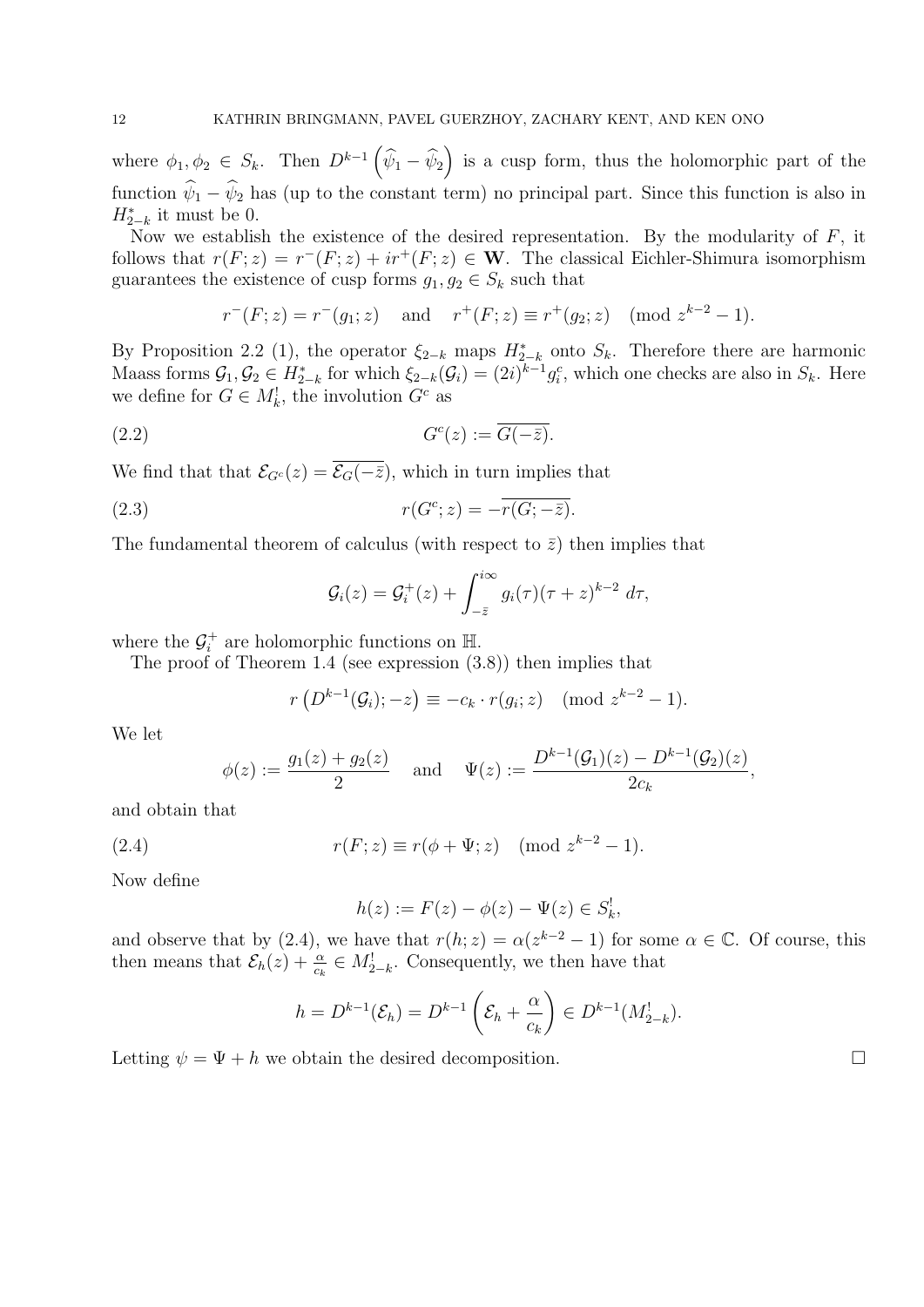2.2. Maass-Poincaré series and Eisenstein series. To obtain our results on the extended Petersson inner product, we must pay careful attention to constant terms of harmonic Maass forms and weakly holomorphic modular forms. To this end, we require weight  $2 - k$  harmonic Maass forms whose image under  $\xi_{2-k}$  are the classical Eisenstein series

(2.5) 
$$
E_k(z) := \sum_{\gamma \in \Gamma_{\infty} \backslash \mathrm{SL}_2(\mathbb{Z})} (1|_k \gamma) (z) = 1 - \frac{2k}{B_k} \sum_{n=1}^{\infty} \sigma_{k-1}(n) q^n,
$$

where  $\Gamma_{\infty} := \{ \pm \left( \begin{smallmatrix} 1 & n \\ 0 & 1 \end{smallmatrix} \right) : n \in \mathbb{Z} \}, B_k$  is the kth Bernoulli number, and  $\sigma_{k-1}(n) := \sum_{d|n} d^{k-1}$ .

Remark. The Maass-Poincaré series  $P_{E_k}(z)$  constructed below should not be confused with the Maass-Poincaré series which have been employed to study  $H_{2-k}^*$  (for example, see [3, 7, 21]). Those harmonic Maass forms project to cusp forms under  $\xi_{2-k}$ .

We define  $P_{E_k}$  by

(2.6) 
$$
P_{E_k}(z) := \sum_{\gamma \in \Gamma_{\infty} \backslash \mathrm{SL}_2(\mathbb{Z})} \left( y^{k-1} \middle|_{2-k} \gamma \right) (z).
$$

The following theorem provides the main properties of these Poincaré series.

**Theorem 2.4.** If  $k > 4$  is even, then the following are true:

(1) The function  $P_{E_k}$  is a harmonic Maass form of weight 2 – k which satisfies

$$
D^{k-1} (P_{E_k}) (z) = -\frac{(k-1)!}{(4\pi)^{k-1}} E_k(z),
$$
  

$$
\xi_{2-k} (P_{E_k}) (z) = (k-1) E_k(z).
$$

(2) The Fourier expansion of  $P_{E_k}$  is given by

$$
P_{E_k}(z) = \frac{2 \cdot k!}{B_k} \cdot \frac{\zeta(k-1)}{(4\pi)^{k-1}} + y^{k-1} + \frac{(k-1)!}{(4\pi)^{k-1}} \frac{2k}{B_k} \sum_{n>0} \frac{\sigma_{k-1}(n)}{n^{k-1}} q^n,
$$
  
+ 
$$
\frac{(k-1)}{(4\pi)^{k-1}} \frac{2k}{B_k} \sum_{n>0} \frac{\sigma_{k-1}(n)}{n^{k-1}} \Gamma(k-1, 4\pi ny) q^{-n}.
$$

*Remark.* Theorem 1.4 for  $P_{E_k}$  and  $E_k$  follows immediately from Theorem 2.4 (1).

*Proof.* We first consider  $(1)$ . By the standard theory of Poincaré series, one easily checks that  $P_{E_k}$  is a harmonic Maass form. The claimed images under  $\xi_{2-k}$  and  $D^{k-1}$  are obtained by applying these operators summand by summand. Straightforward calculations, combined with  $(2.5)$ , gives  $(1)$ .

We now consider (2). By Proposition 2.1 and part (1), we have that  $P_{E_k}$  has a Fourier expansion of the form

$$
P_{E_k}(z) = a^+(0) + a^-(0)y^{k-1} + \sum_{n>0} a^+(n)q^n + \sum_{n>0} a^-(n)\Gamma(k-1, 4\pi ny)q^{-n}.
$$

The exact values for all Fourier coefficients but  $a^+(0)$  can be determined by computing the action of  $D^{k-1}$  and  $\xi_{2-k}$  on  $P_{E_k}$  and comparing coefficients using (1).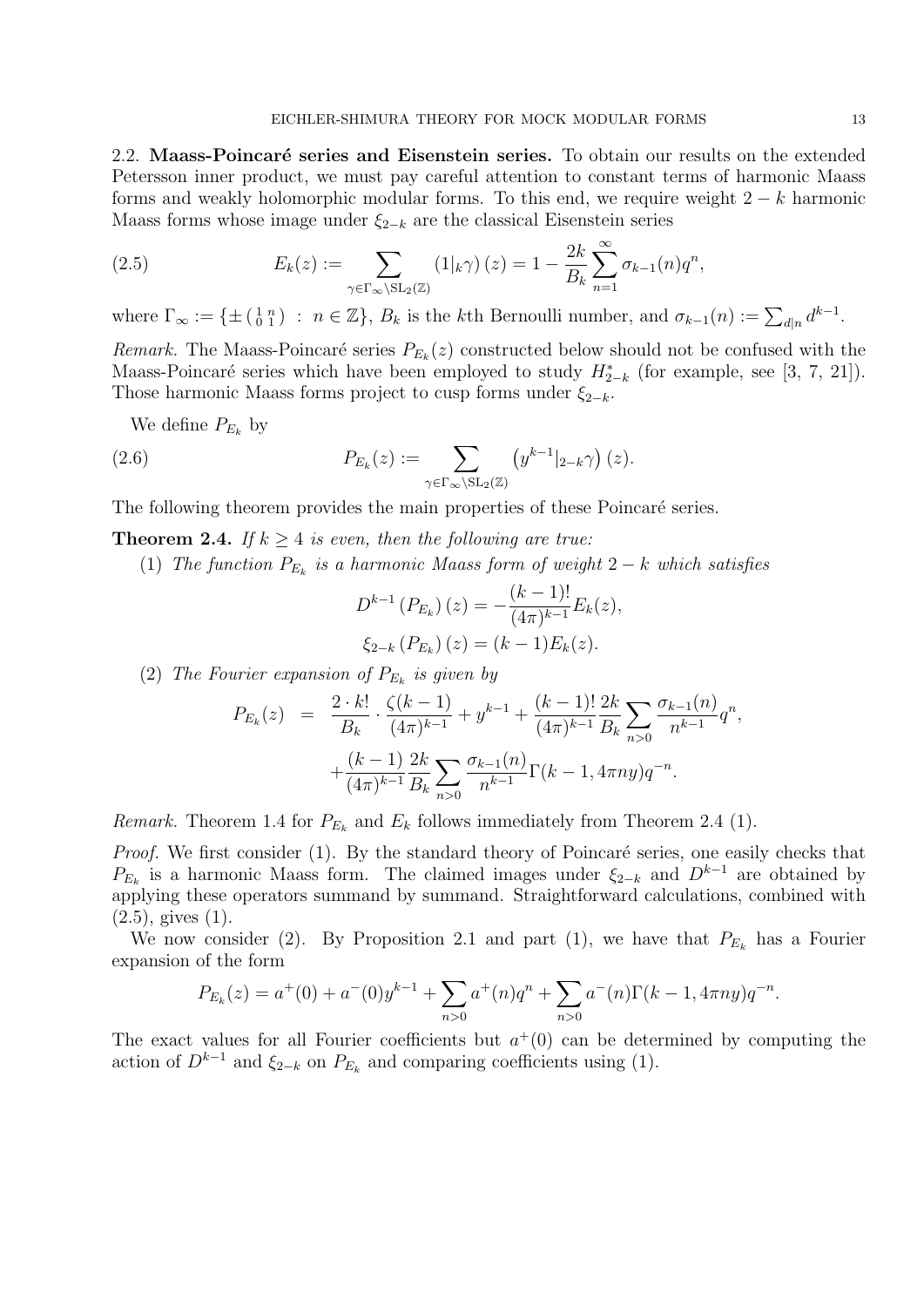The constant term  $a^+(0)$  is then computed in a standard manner, but for the reader's convenience we add the proof. Using the notation  $\gamma = \begin{pmatrix} a & b \\ c & d \end{pmatrix} \in SL_2(\mathbb{Z})$ , and the fact that  $\text{Im}(\gamma(z)) = \frac{y}{|cz+d|^2}$ , we obtain

$$
(2.7) \ \ P_{E_k}(z) = y^{k-1} \sum_{\gamma \in \Gamma_{\infty} \backslash SL_2(\mathbb{Z})} (cz+d)^{-1} (c\overline{z}+d)^{1-k} = y^{k-1} + y^{k-1} \sum_{c \ge 1} c^{-k} \sum_{\substack{d=0 \ \gcd(c,d)=1}}^{c-1} V\left(z + \frac{d}{c}\right),
$$

where

$$
V(z) := \sum_{n \in \mathbb{Z}} v(z+n)
$$
 with  $v(z) := z^{-1} \overline{z}^{1-k}$ .

The sum  $V(z)$  is now explicitly evaluated on page 84 of [27], and has the term  $\frac{\pi}{(2i)^{k-2}} y^{1-k}$ . Using  $(2.7)$ , it follows that the constant term  $a^+(0)$  of  $P_{E_k}(z)$  is given by

$$
a^+(0) = \frac{\pi}{(2i)^{k-2}} \sum_{c \ge 1} \frac{\phi(c)}{c^k} = \frac{\pi}{(2i)^{k-2}} \frac{\zeta(k-1)}{\zeta(k)},
$$

where  $\phi$  is Euler's totient function and we used that it is multiplicative. Finally, we may simplify further using the classical evaluation  $\zeta(k) = -\frac{(2\pi i)^k B_k}{2k}$  $\frac{\tau_i}{2\cdot k!}$  to obtain the desired form of the constant term.

## 3. Properties of period functions

Here we consider auxiliary functions related to period functions, and we then give some consequences for the period functions of harmonic Maass forms and weakly holomorphic modular forms. We then conclude with the proof of Theorem 1.4.

3.1. Some auxiliary functions related to periods. Here we define auxiliary functions which relate period functions of weakly holomorphic modular forms to Eichler integrals.

Recall again that if  $g \in S_k$ , then

$$
c_k \mathcal{E}_g(z) = \int_z^{i\infty} g(\tau) (\tau - z)^{k-2} d\tau.
$$

Although such integrals do not converge for  $G \in S_k^!$  with a pole at infinity, for  $\rho := \frac{1+\sqrt{-3}}{2}$  we have the convergent integral

(3.1) 
$$
\mathcal{E}_G^{\rho}(z) := \int_z^{\rho} G(\tau) (\tau - z)^{k-2} d\tau.
$$

An induction argument shows that, for any integer  $n \geq 0$ ,

$$
\int_z^\rho G(\tau)(\tau-z)^n d\tau = n! \int_z^\rho \int_{z_n}^\rho \cdots \int_{z_1}^\rho G(z_0) dz_0 \cdots dz_{n-1} dz_n.
$$

It follows that

$$
D^{k-1}\left(\mathcal{E}_G^{\rho}(z)\right) = c_k G(z),
$$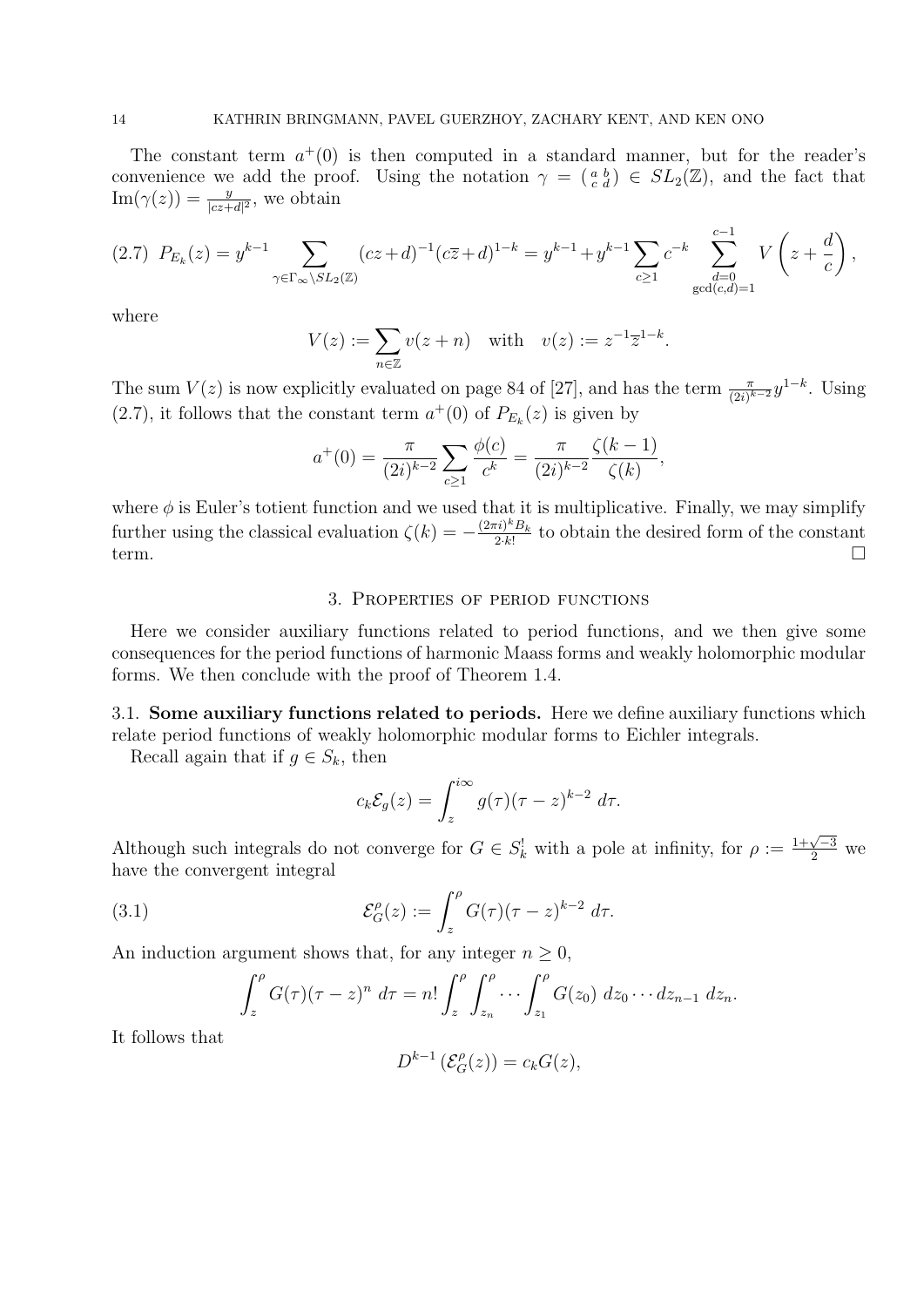and by (1.6) we have that

(3.2) 
$$
\mathcal{E}_G^{\rho}(z) = c_k \mathcal{E}_G(z) + q_G(z),
$$

where  $q_G(z)$  is a polynomial of degree  $\leq k-2$ .

Remark. The discussion above holds if  $\rho$  is replaced by any point in H. However, the subsequent discussion will make important use of the fact that  $\rho$  is an elliptic fixed point. We could have chosen  $\rho^2$  or i in its place.

We also require the auxiliary function

(3.3) 
$$
H_G(z) := \int_{\rho^2}^{\rho} G(\tau) (z - \tau)^{k-2} d\tau.
$$

We note that  $z$  in this setting is not required to be an element of  $\mathbb{H}$ . In the next proposition we record some properties of the functions  $r(G; z)$ ,  $q_G$ , and  $H_G$  involving the action of the matrices S and T.

**Proposition 3.1.** Suppose that  $G \in S_k^!$ . Then the following are true:

(1) We have that

$$
H_G(z) = \left(\mathcal{E}_G^{\rho}|_{2-k}(1-S)\right)(z) = \left(\mathcal{E}_G^{\rho}|_{2-k}(1-T)\right)(z).
$$

(2) We have that

$$
(H_G|_{2-k}(1+S))(z) = 0.
$$

(3) We have that

$$
H_G(z) = (q_G|_{2-k}(1-T))(z) = r(G; z) + (q_G|_{2-k}(1-S))(z).
$$

(4) We have that

$$
r(G; z) = (q_G|_{2-k}(S-T))(z).
$$

*Proof.* Claim (1) follows from the fact that  $-\rho^{-1} = \rho - 1 = \rho^2$ , and claim (2) follows by (1). Claim (3) is obtained by applying  $(1 - S)$  and  $(1 - T)$  to (3.2), and (4) follows immediately from  $(3)$ .

We also require a nonholomorphic analog of  $\mathcal{E}_G^{\rho}$ , namely the function

(3.4) 
$$
\Phi_G(z) := \int_{-\bar{z}}^{\rho} G(\tau) (\tau + z)^{k-2} d\tau.
$$

**Proposition 3.2.** Suppose that  $G \in S_k^!$ . Then the following are true:

(1) We have that

$$
\left(\Phi_G|_{2-k}T^{-1}\right)(z) = \left(\Phi_G|_{2-k}S\right)(z) = \int_{-\overline{z}}^{\rho^2} G(\tau)(\tau+z)^{k-2}d\tau.
$$

(2) We have that

$$
H_G(-z) = (\Phi_G|_{2-k}(1-T^{-1}))(z) = (\Phi_G|_{2-k}(1-S))(z).
$$

*Proof.* Claim (1), which follows by substitution, immediately implies (2).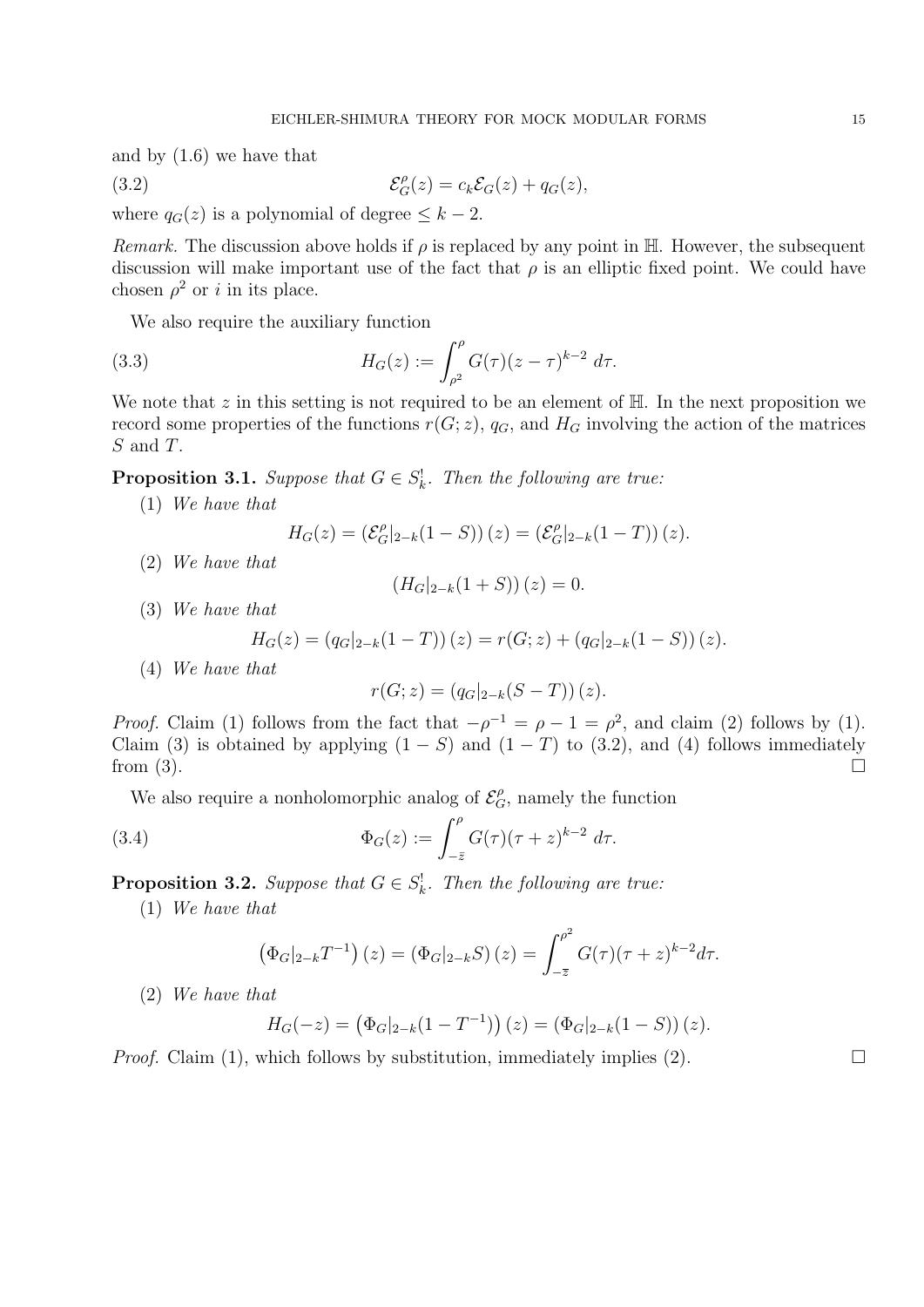3.2. The role of harmonic Maass forms. Here we obtain relations between  $\Phi_G$  and harmonic Maass forms. As in the proof of Proposition 2.3, we make use of the involution  $(2.2)$  on  $M_k^!$  which preserves the space  $S_k^!$ . Suppose that  $G \in S_k^!$  is fixed. By Proposition 2.2 (1), let  $\mathcal{F} \in H_{2-k}$ be a harmonic Maass form for which  $\xi_{2-k}(\mathcal{F})(z) = (2i)^{k-1}G^{c}(z)$ . The fundamental theorem of calculus (with respect to  $\bar{z}$ ), then implies that

(3.5) 
$$
\mathcal{F}(z) = \int_{-\bar{z}}^{\rho^2} G(\tau)(\tau + z)^{k-2} d\tau + C_G(z),
$$

where  $C_G$  is holomorphic on H. The next proposition relates  $\Phi_G$  and  $C_G$ .

Proposition 3.3. Assume the notation and hypotheses above. Then the following are true:

(1) We have that

$$
\Phi_G(z) = \mathcal{F}(z) - (C_G|_{2-k}T)(z) = \mathcal{F}(z) - (C_G|_{2-k}S)(z).
$$

(2) We have that

$$
(C_G|_{2-k}T)(z) = (C_G|_{2-k}S)(z).
$$

*Proof.* By  $(3.5)$  and Proposition 3.2  $(1)$ , we have that

$$
(\Phi_G|_{2-k}T^{-1})(z) = (\Phi_G|_{2-k}S)(z) = \mathcal{F}(z) - C_G(z).
$$

We obtain (1) by applying T and S to F, and (2) follows immediately from (1).

To prove Theorem 1.4, we shall make use of the following elementary proposition.

**Proposition 3.4.** For polynomials  $p(z)$  of degree at most  $-\ell \in 2\mathbb{N}$ , let  $\tilde{p}(z) := p(-z)$ . Then

$$
\left(\widetilde{p|_{l}S}\right)(z) = \left(\widetilde{p}|_{l}S\right)(z) \quad \text{and} \quad \left(\widetilde{p|_{l}T}\right)(z) = \left(\widetilde{p}|_{l}T^{-1}\right)(z).
$$

3.3. The proof of Theorem 1.4. We require the following proposition.

**Proposition 3.5.** There are forms in  $M_{2-k}^!$  with nonzero constant terms.

*Proof.* Suppose that  $f_1$  and  $f_2$  are holomorphic modular forms with leading coefficient 1 for which  $f_1/f_2$  has weight 2 − k. One easily finds a polynomial (in variable x and dependent upon  $f_1$  and  $f_2$ ), say  $M(f_1, f_2; x)$ , for which

(3.6) 
$$
\widehat{M}(f_1, f_2; z) := \frac{f_1(z)}{f_2(z)} \cdot M(f_1, f_2; j(z))
$$

is in  $M_{2-k}^!$ . Here  $j(z) = q^{-1} + 744 + \sum_{n=1}^{\infty} c(n)q^n$  is the usual Hauptmodul for  $SL_2(\mathbb{Z})$ . This polynomial is chosen to cancel poles in H. For convenience, suppose that

$$
\widehat{M}(f_1, f_2; z) = \sum_{n=-m}^{\infty} a(n)q^n.
$$

For every prime p, let  $j_p(z)$  be the modular function

$$
j_p(z) := p((j(z) - 744)|T(p)) = q^{-p} + \sum_{n=1}^{\infty} c_p(n)q^n,
$$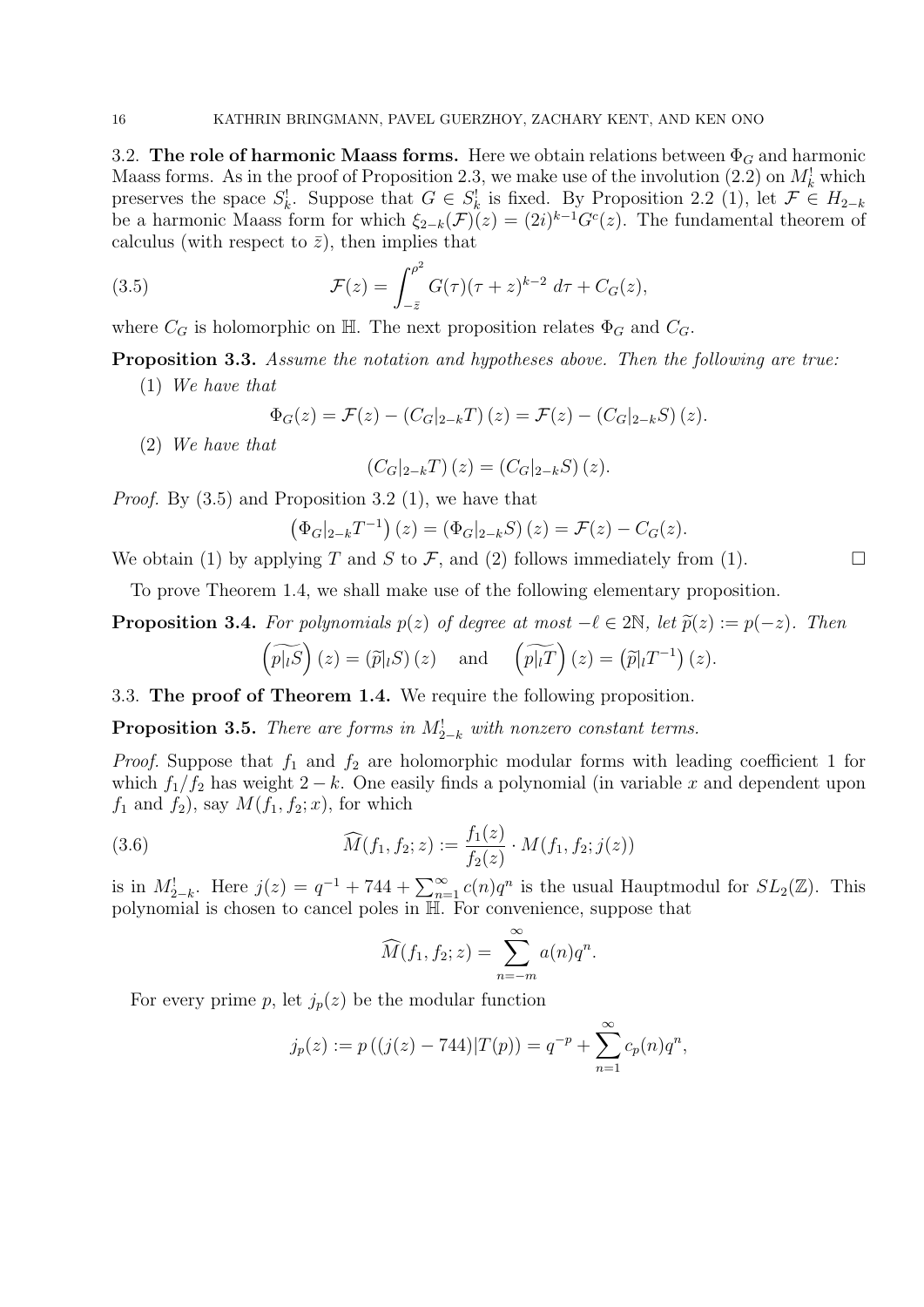where  $T(p)$  is the usual Hecke operator. Define a weight  $2 - k$  form in  $M_{2-k}^{\dagger}$  by

$$
\widehat{M}_p(f_1, f_2; z) := \widehat{M}(f_1, f_2; z) \cdot j_p(z) = \sum_{n=-m-p}^{\infty} a_p(n) q^n.
$$

Obviously, we have that the constant term is given by

$$
a_p(0) = a(p) + c_p(m) + \sum_{n=1}^{m-1} a(-n)c_p(n).
$$

Using the definition of the Hecke operators, for primes  $p > m$ , we have that  $a_p(0)$  vanishes if and only if

(3.7) 
$$
a(p) = -pc(pm) - p \sum_{n=1}^{m-1} a(-n)c(pn).
$$

Using the "circle method", or the method of Poincaré series (for example, see  $[4]$ ), it follows that there are nonzero constants  $\kappa_1, \kappa_2$  such that, for  $1 \leq n \leq m$ , we have

$$
a(p) \sim \kappa_1 p^{\frac{k-1}{2}} \cdot I_{k-1}(4\pi \sqrt{mp}),
$$

$$
pc(pn) \sim \kappa_2 \sqrt{\frac{p}{n}} \cdot I_1(4\pi \sqrt{np}).
$$

Here  $I_{\alpha}(x)$  is the usual I-Bessel function of order  $\alpha$ . Using the asymptotics for  $I_1(x)$ , the right hand side of (3.7) satisfies

$$
-pc(pm) - p\sum_{n=1}^{m-1}a(-n)c(pn) \sim \kappa_2\sqrt{\frac{p}{m}} \cdot I_1(4\pi\sqrt{mp}),
$$

as  $p \to +\infty$  among primes. Since  $\lim_{x\to+\infty} \frac{I_{k-1}(x)}{I_1(x)} = 1$ , and since  $k \ge 4$  is even, this asymptotic and the one for  $a(p)$  are not compatible with (3.7). Therefore, the constant terms of  $\widehat{M}_p(f_1, f_2; z)$ <br>are nonvanishing for all large primes n are nonvanishing for all large primes p.

We now prove Theorem 1.4.

Proof of Theorem 1.4. We begin by proving the first claim in Theorem 1.4. We continue using the notation and hypotheses on  $\mathcal F$  and  $G$  from the previous subsection. For the case when  $G$  is a constant multiple  $E_k$ , the result follows easily from the work in §2.2. Otherwise, we fix  $G \in S_k^!$ and assume that  $\mathcal{F} \in H_{2-k}$  satisfies

$$
\xi_{2-k}(\mathcal{F}) = (2i)^{k-1} G^c(z).
$$

Now let  $F := D^{k-1}(\mathcal{F})$ .

Making use of (2.3), we find that it suffices to prove that

(3.8) 
$$
\widetilde{r(F;z)} \equiv -c_k \cdot r(G;z) \pmod{z^{k-2}-1}.
$$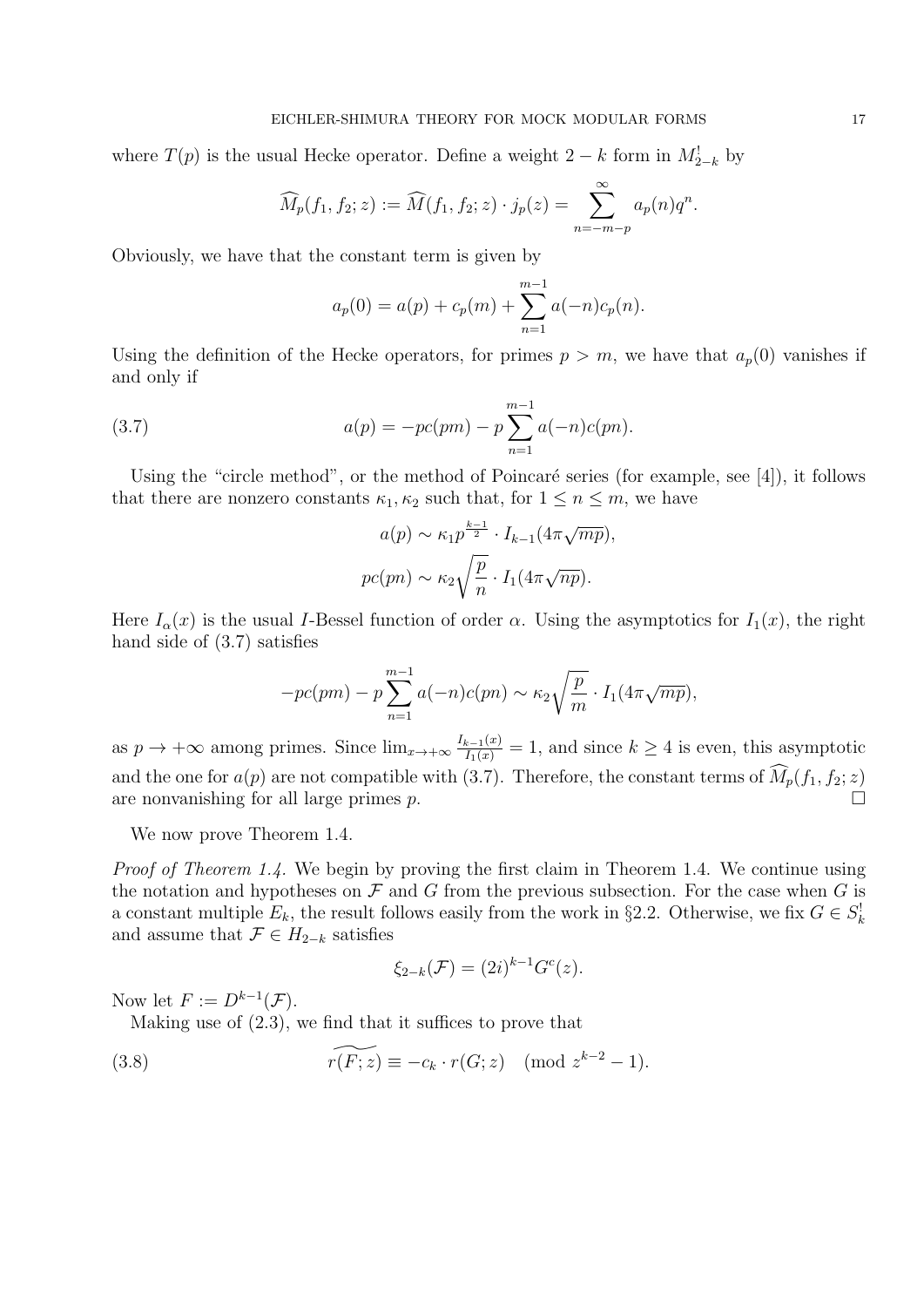Let  $p_G$  be the holomorphic function given by

$$
p_G(z) := C_G(z) - \mathcal{E}_F(z).
$$

Since we have that

$$
D^{k-1}(p_G(z)) = D^{k-1}(C_G(z)) - D^{k-1}(\mathcal{E}_F(z)) = F(z) - F(z) = 0,
$$

it follows that  $p_G$  is a polynomial of degree  $\leq k-2$ . By definition (1.7), we obtain, by applying S to the definition of  $p<sub>G</sub>$ , that

1

$$
(p_G|_{2-k}(1-S))(z) = (C_G|_{2-k}(1-S))(z) - \frac{1}{c_k}r(F;z).
$$

Moreover, applying  $T$  to the definition of  $p<sub>G</sub>$  gives

(3.9) 
$$
(p_G|_{2-k}(1-T))(z) = (C_G|_{2-k}(1-T))(z).
$$

By Proposition 3.3 (2), we then find that

(3.10) 
$$
\frac{1}{c_k}r(F;z) = (p_G|_{2-k}(S-T))(z).
$$

We now relate the polynomials  $H_G$  and  $p_G$ . Combining Proposition 3.2 (2) and Proposition 3.3 (1) with the modularity of  $\mathcal F$  and (3.9), we find that

$$
\widetilde{H_G}(z) = (\Phi_G|_{2-k}(1-T^{-1}))(z) = (C_G|_{2-k}(1-T))(z) = (p_G|_{2-k}(1-T))(z).
$$

Proposition 3.4 then implies that

$$
H_G(z) = \left(\widetilde{p_G}|_{2-k}(1-T^{-1})\right)(z) = -\left(\widetilde{p_G}|_{2-k}T^{-1}(1-T)\right)(z),
$$

and Proposition 3.1 (3) in turn implies that

$$
((q_G + \widetilde{p_G}|_{2-k}T^{-1})|_{2-k}(1-T))(z) = 0.
$$

This means that the polynomial  $(q_G + \widetilde{p_G}|_{2-k}T^{-1})(z)$  is a constant, say  $\alpha$ . Applying TS to the resulting identity resulting identity

(3.11) 
$$
q_G(z) = -\left(\widetilde{p_G}|_{2-k}T^{-1}\right)(z) + \alpha,
$$

we obtain

(3.12) 
$$
(q_G|_{2-k}TS)(z) = -(\widetilde{p_G}|_{2-k}S)(z) + \alpha z^{k-2}.
$$

We now compare  $c_k \cdot r(G; z)$  and  $\widetilde{r(F; z)}$ . By (3.10) and Proposition 3.4, we have

$$
\frac{1}{c_k} \widetilde{r(F;z)} = \left(\widetilde{p_G}|_{2-k}(S-T^{-1})\right)(z).
$$

Combining this with Proposition 3.1 (4), and making use of (3.11) and (3.12), we then obtain

$$
\frac{1}{c_k} \widetilde{r(F;z)} + r(G;z) = (\widetilde{p_G}|_{2-k}S)(z) - (\widetilde{p_G}|_{2-k}T^{-1})(z) + (q_G|_{2-k}S)(z) - (q_G|_{2-k}T)(z)
$$
  
\n
$$
= -(q_G|_{2-k}TS)(z) + \alpha z^{k-2} + q_G(z) - \alpha + (q_G|_{2-k}S)(z) - (q_G|_{2-k}T)(z)
$$
  
\n
$$
= (q_G|_{2-k}(1-T)(1+S))(z) + \alpha (z^{k-2} - 1).
$$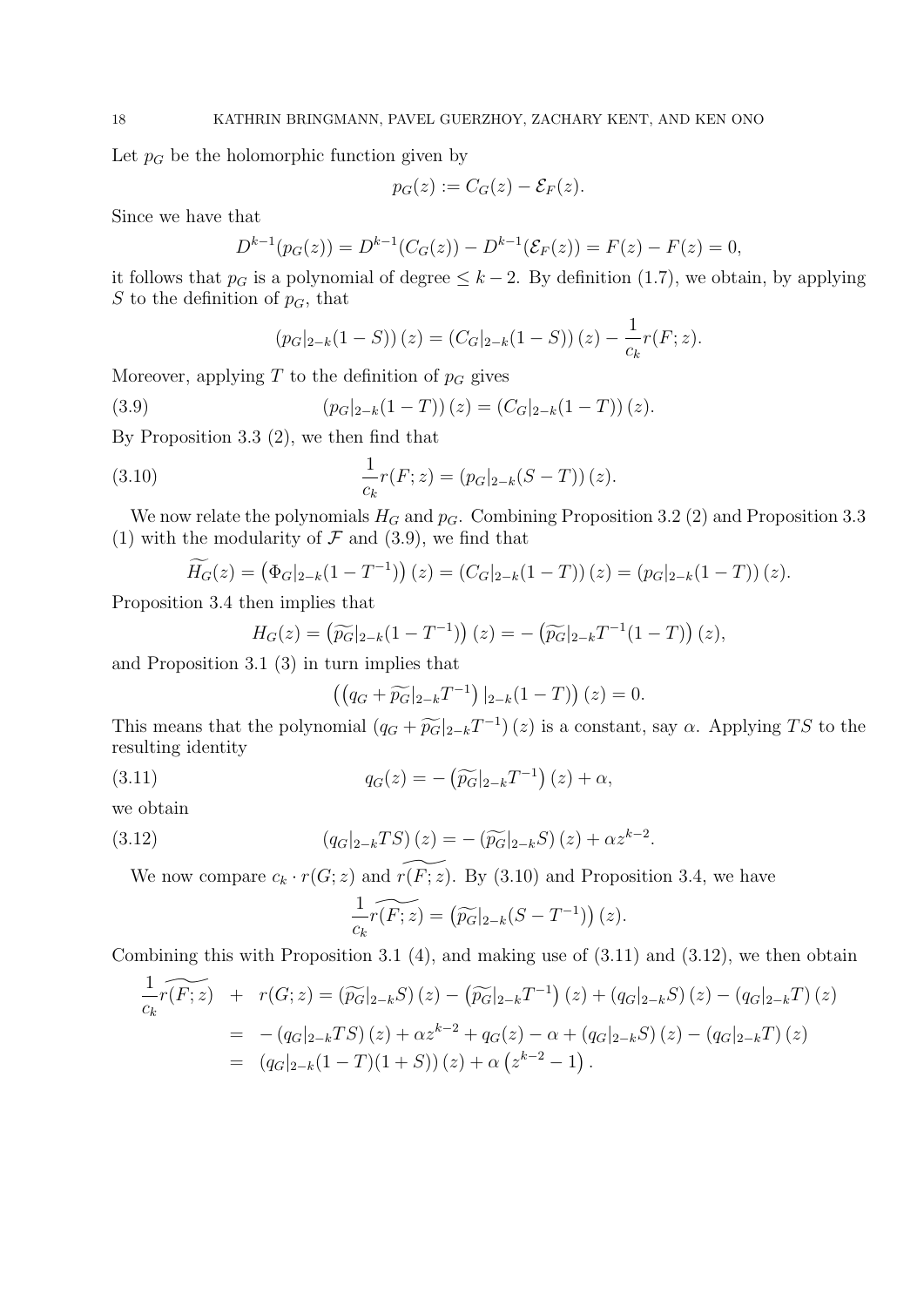Since Proposition 3.1 gives the identities

$$
(q_G|_{2-k}(1-T))(z) = H_G(z)
$$
 and  $(H_G|_{2-k}(1+S))(z) = 0$ ,

we conclude that

$$
\frac{1}{c_k} \widetilde{r(F;z)} + r(G;z) = \alpha \left( z^{k-2} - 1 \right).
$$

This proves (3.8), and it completes the proof of the first claim of the theorem.

To prove the second claim, it suffices to produce a weakly holomorphic form  $\mathcal{W} \in M^!_{2-k}$  with nonzero constant term  $\beta$ . It is easy to see that  $r(D^{k-1}(\mathcal{W}); z) = \beta c_k(z^{k-2} - 1)$  by modularity of W. Since  $\xi_{2-k}(\mathcal{W})=0$  and  $r(D^{k-1}(\mathcal{F}); z)-r(D^{k-1}(\mathcal{F}+\mathcal{W}); z)$  is a nonzero constant multiple of  $z^{k-2} - 1$ , the claimed second identity follows easily. The existence of such a form is guaranteed by Proposition 3.5.

## 4. The extended Petersson inner product

We now apply the results of the last section to prove Theorems 1.2, 1.3, 1.5, 1.6, and 1.7.

4.1. General considerations. We first recall the extension of  $(\bullet, \bullet)$  to  $M_k^!$ , and we obtain a closed formula for it in terms of periods. Denote by  $D<sub>T</sub>$  the truncated fundamental domain  $(\tau = x + iy)$ 

(4.1) 
$$
D_T := \left\{ \tau \in \mathbb{H} : |\tau| \ge 1, |x| \le \frac{1}{2}, y \le T \right\}.
$$

Write  $F, G \in M_k^!$  as

$$
F(z) = \sum_{n \gg -\infty} a_F(n)q^n \text{ and } G(z) = \sum_{n \gg -\infty} a_G(n)q^n.
$$

Then we may define an extension of Petersson's inner product as

(4.2) 
$$
(F, G) := \lim_{T \to \infty} \left( \int_{D_T} F(\tau) \overline{G(\tau)} y^{k-2} dx dy - \frac{a_F(0) \overline{a_G(0)}}{k-1} T^{k-1} \right)
$$

when the limit exists.

Identity (1.16) is an immediate consequence of the following proposition.

Proposition 4.1. In the following cases

(i)  $F \in M_k$  and  $G \in M_k^!$ (ii)  $F \in M_k^!$  and  $G \in M_k$ 

the extended Petersson product is well defined, and is given by

 $(F, G) = \text{constant term of } F \mathcal{G}^+,$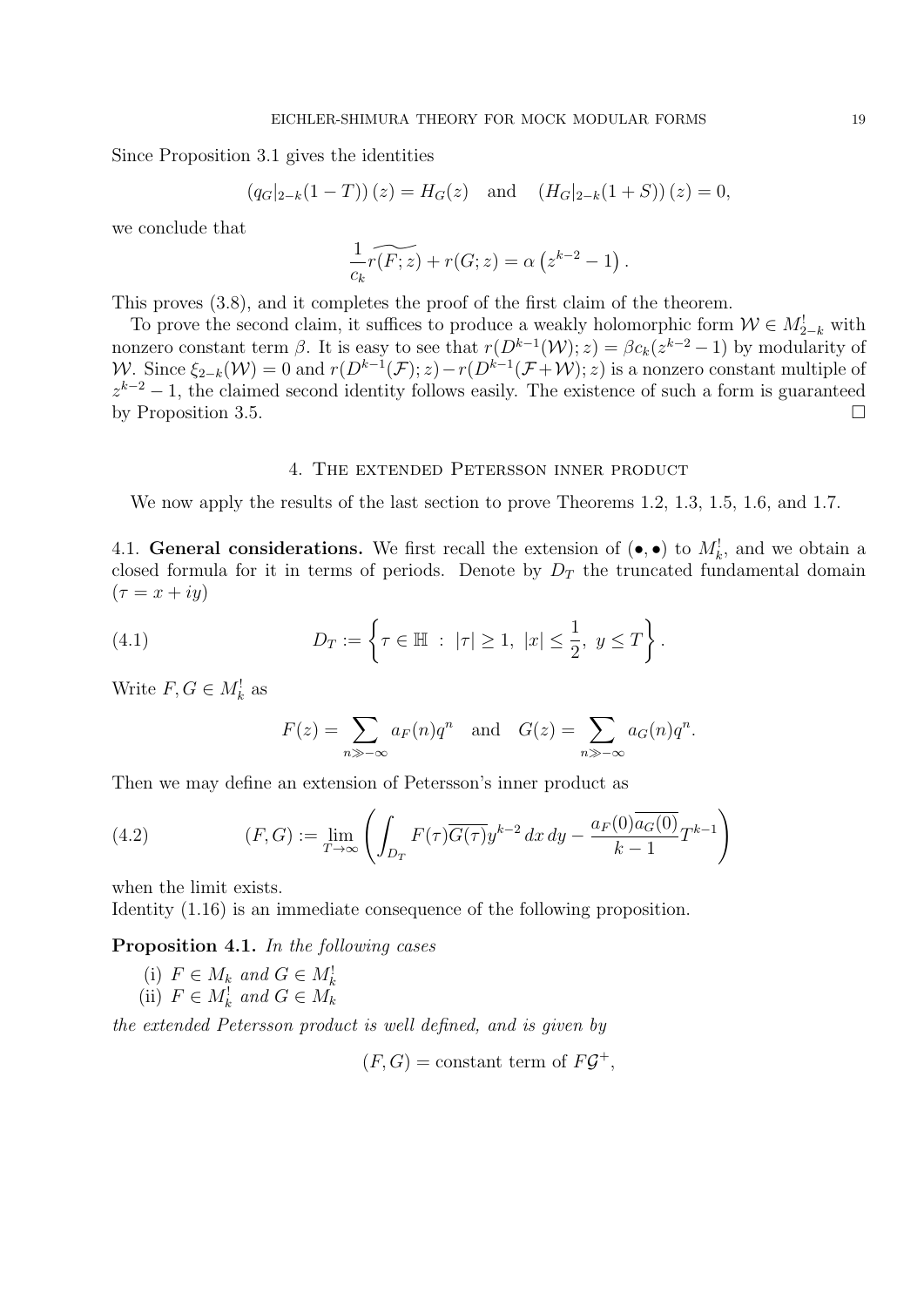where  $\mathcal{G} \in H_{2-k}$  such that  $\xi_{2-k}(\mathcal{G}) = G$ . Moreover, we have that

(4.3)  

$$
(F, G) = \frac{1}{3 \cdot 2^{k-1}} \sum_{\substack{0 \le m < n \le k-2 \\ m \ne n \pmod{2}}} i^{(n+1-m)} {k-2 \choose n} {n \choose m} r_n(F) \overline{r_{k-2-m}(G)}
$$

$$
+ \frac{2}{3 \cdot 2^{k-1}} \sum_{\substack{0 \le n \le k-2 \\ n \equiv 0 \pmod{2}}} i^{(k-n)} {k-1 \choose n+1} \left( \overline{r_n(G)} \frac{a_F(0)}{k-1} + r_n(F) \frac{\overline{a_G(0)}}{k-1} \right).
$$

*Proof.* The existence of an appropriate harmonic Maass form  $\mathcal G$  in every case follows from Proposition 2.2 (1). That (4.2) is well defined can be proved using an argument of Bruinier and Funke (see Proposition 3.5 of [5]). It is easy to see that the restrictions imposed in their work may be relaxed to obtain

$$
(F, G) = \lim_{T \to \infty} \left( \int_{D_T} F(\tau) \overline{G(\tau)} y^{k-2} dx dy - \frac{a_F(0) \overline{a_G(0)}}{k-1} T^{k-1} \right) = \text{constant term of } F \mathcal{G}^+.
$$

To complete the proof, we need to prove formula (4.3). Due to the Hermitian properties of the extended Petersson scalar product, it suffices to consider the following three cases:

Case (1):  $F = G = E_k$ . Case (2):  $F \in S_k^!$  and  $G \in S_k$ . Case (3):  $F \in S_k^!$  and  $G = E_k$ .

For Case (1), we begin by recalling the values of the periods for  $E_k$  (see page 240 of [18]):

$$
r_0(E_k) = \frac{k}{B_k} \frac{(-1)^{\frac{k}{2}} (k-2)!}{(2\pi)^{k-1}} \cdot \zeta(k-1),
$$
  
\n(4.4) 
$$
r_{k-2}(E_k) = \frac{k}{B_k} \frac{(k-2)!}{(2\pi)^{k-1}} \cdot \zeta(k-1),
$$
  
\n
$$
r_n(E_k) = 0 \qquad (\text{for } 0 < n < k-2, n \text{ even}),
$$
  
\n
$$
r_n(E_k) = -\frac{k}{B_k} (-1)^{\frac{n+1}{2}} \frac{B_{n+1}}{n+1} \frac{B_{k-1-n}}{k-1-n} \qquad (\text{for } 0 < n < k-2, n \text{ odd}).
$$

We substitute these values into the right hand side of  $(4.3)$ , and make use of Euler's identity for Bernoulli numbers

(4.5) 
$$
\sum_{m=2}^{k-2} {k \choose m} B_m B_{k-m} = -(k+1)B_k
$$

(for integers  $k \geq 4$ ). Noting that  $\mathcal{G} = \frac{P_{E_k}}{k-1}$  $\frac{F_{E_k}}{k-1}$  now easily gives the claim computing the constant term of  $E_k \mathcal{G}^+$  using Theorem 2.4. We note that this result matches Zagier's calculation [29] for  $(E_k, E_k)$ .

Case (2) is proven by modifying an argument of Kohnen and Zagier (see pp. 244-246 of [18]) which they used to prove the Haberland identity for cusp forms. We begin by considering the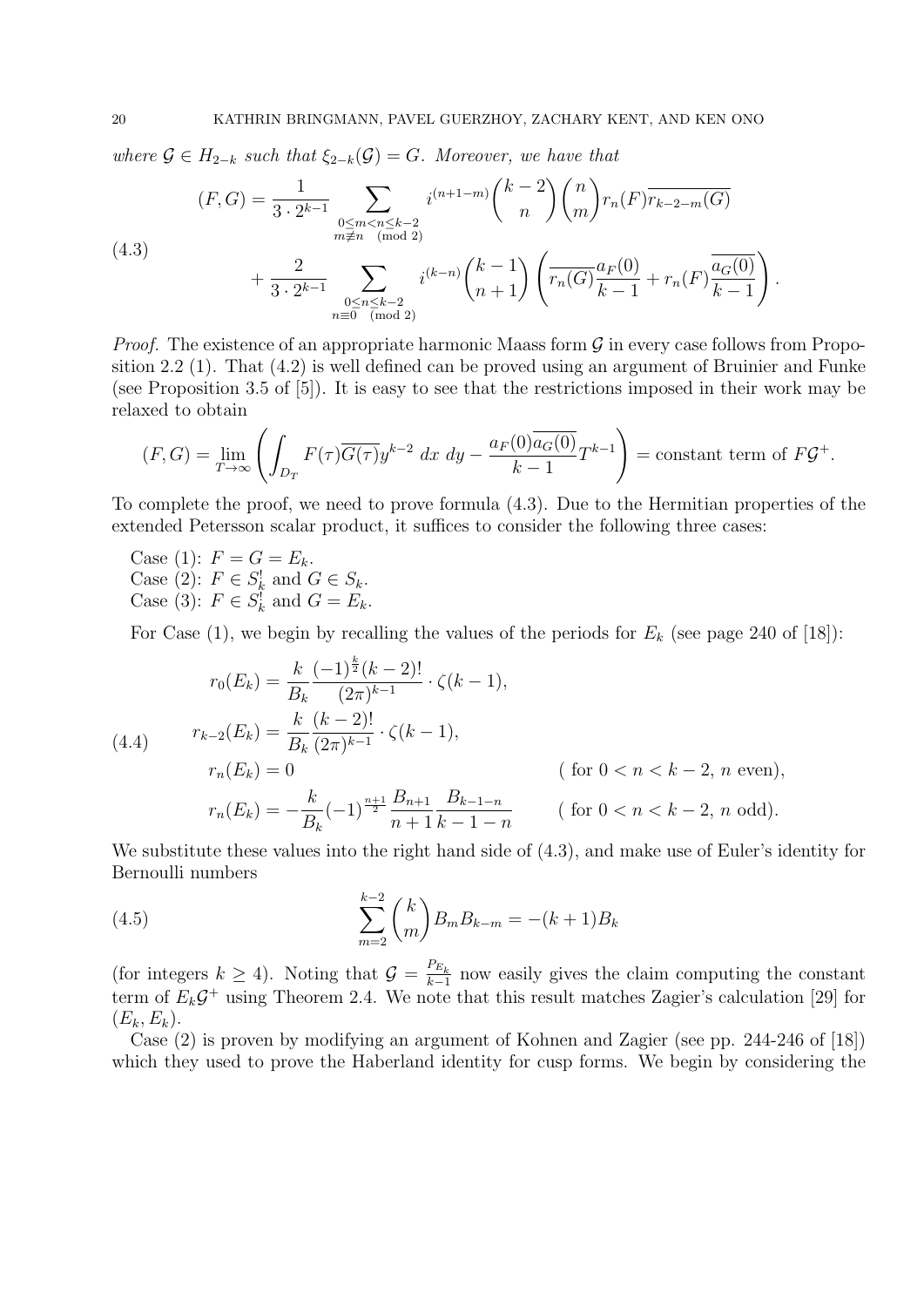given contour integral, and recall the well known fact (i.e. Stokes' Theorem) that

$$
(F, G) = -\lim_{T \to \infty} \int_{\partial D_T} F(\tau) \mathcal{G}(\tau) d\tau = -\lim_{T \to \infty} \int_{\partial D_T} F(\tau) \mathcal{G}^-(\tau) d\tau,
$$

since the function  $F\mathcal{G}^+$  is holomorphic on  $D_T$ . Therefore we have that  $\int_{\partial D_T} F(\tau) \mathcal{G}^+(\tau) d\tau = 0$ . The function  $FG^-$  is periodic with period 1 in x, because both F and  $G^-$  are. Thus the integrals along the vertical lines cancel. Moreover, as in the proof of Proposition 3.5 in [5], we can show that

$$
\lim_{T \to \infty} \int_{-1/2}^{1/2} F(x + iT) \mathcal{G}^{-}(x + iT) dx = 0,
$$

and so

$$
(F, G) = -\int_C F(\tau) \mathcal{G}^-(\tau) d\tau,
$$

where C is the arc of the unit circle from  $\rho^2$  to  $\rho$  which bounds the fundamental domain from the bottom. Note that  $FG^- d\tau$  is not invariant under S, so this integral may be non-zero. Also, S maps C into itself with orientation reversed, so we have

$$
2(F, G) = -\int_C F(\tau) (G^-|_{2-k}(1-S))(\tau) d\tau.
$$

Now, because  $\mathcal{G} = \mathcal{G}^+ + \mathcal{G}^-$  is of weight  $2 - k$ , by Theorem 1.4 and (1.7) we have

$$
\begin{aligned} \left(\mathcal{G}^-|_{2-k}(1-S)\right)(z) &= \left(-\mathcal{G}^+|_{2-k}(1-S)\right)(z) \equiv -\frac{1}{c_k}r(D^{k-1}(\mathcal{G});z) \\ &\equiv \frac{1}{c_k}\frac{(k-2)!}{(4\pi)^{k-1}}\overline{r(G;\bar{z})} \pmod{z^{k-2}-1}. \end{aligned}
$$

Thus we have that

(4.6)  
\n
$$
2(2i)^{k-1}(F,G) = -(2i)^{k-1} \int_C F(\tau) (\mathcal{G}^-|_{2-k}(1-S))(\tau) d\tau
$$
\n
$$
= -(2i)^{k-1} \frac{1}{c_k} \frac{(k-2)!}{(4\pi)^{k-1}} \int_C F(\tau) \overline{r(G;\bar{\tau})} d\tau = -\int_C F(\tau) \overline{r(G;\bar{\tau})} d\tau.
$$

Equality holds in each of the above steps since

$$
\int_{\rho^2}^{\rho} F(\tau) (\tau^{k-2} - 1) \, d\tau = 0,
$$

which in turn follows since  $F$  is modular of weight k without a constant term.

We now proceed as in [18] and define a pairing on polynomials in V (degree at most  $k - 2$ ) as follows

$$
\left\langle \sum_{n=0}^{k-2} a_n z^n, \sum_{n=0}^{k-2} b_n z^n \right\rangle := \sum_{n=0}^{k-2} (-1)^n {k-2 \choose n}^{-1} a_n b_{k-2-n}.
$$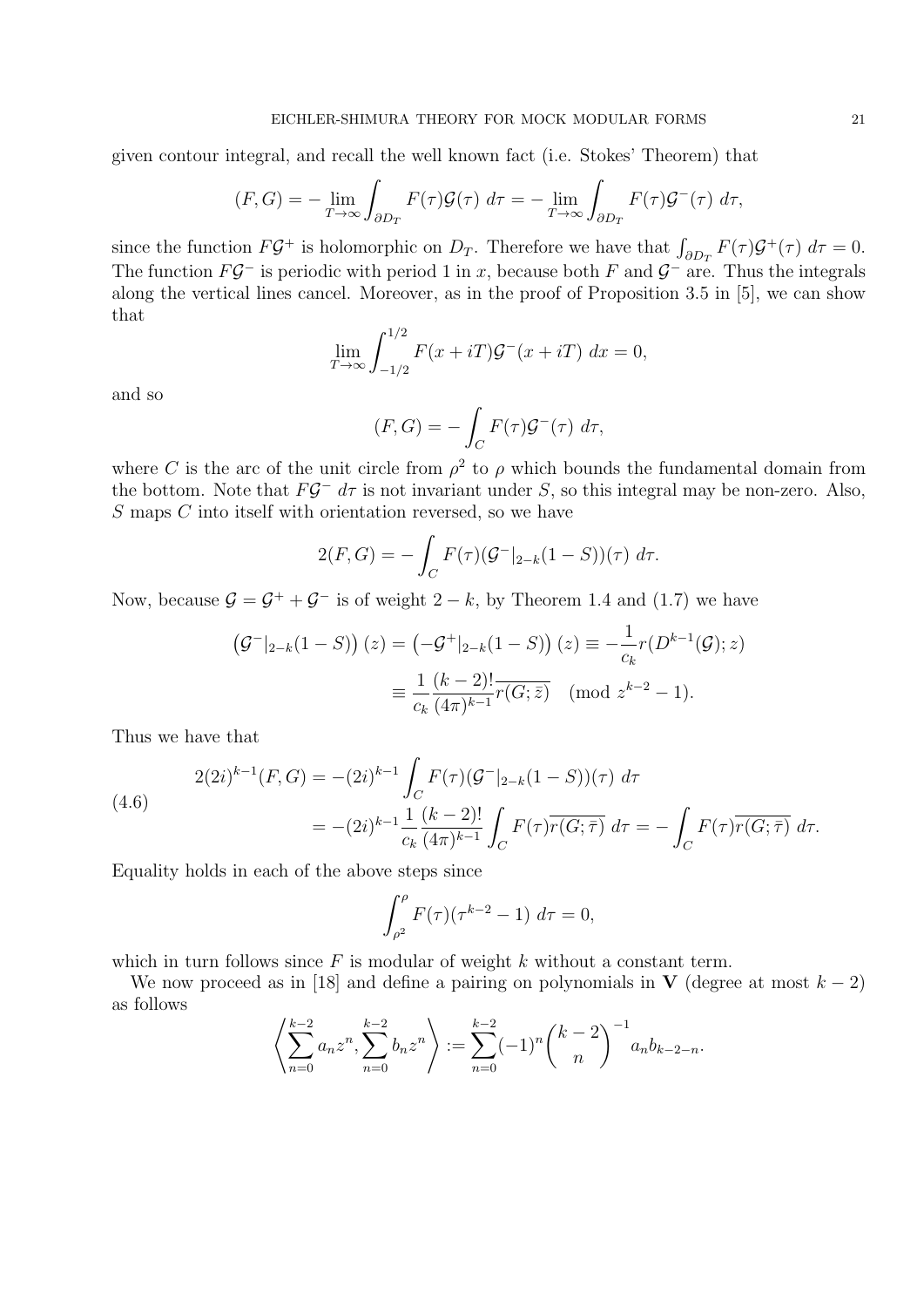By a straightforward but lengthy calculation, this pairing is symmetric and  $SL_2(\mathbb{Z})$ -invariant (i.e. for all  $p, q \in \mathbf{V}$  and  $\gamma \in SL_2(\mathbb{Z})$  we have  $\langle p|_{2-k}\gamma, q|_{2-k}\gamma \rangle = \langle p, q \rangle$ ). We may rewrite (4.6) as

(4.7) 
$$
2(2i)^{k-1}(F,G) = -\left\langle H_F(z), \overline{r(G;\overline{z})}\right\rangle
$$

where  $H_F$  was defined in (3.3). Making use of Proposition 3.1 (2), (3), and (4), along with the relations defining the space W, and the properties of the pairing  $\langle \bullet, \bullet \rangle$ , we have the following:

$$
\langle H_F(z), \overline{r(G; \overline{z})} \rangle = \langle (q_F|_{2-k} (1-T))(z), \overline{r(G; \overline{z})} \rangle
$$
  
\n
$$
= \langle q_F(z), \overline{r(G; \overline{z})} |_{2-k} (1-T^{-1}) \rangle
$$
  
\n
$$
= \langle q_F(z), \overline{r(G; \overline{z})} |_{2-k} (1+ST^{-1}) \rangle
$$
  
\n
$$
= \langle q_F(z), \overline{r(G; \overline{z})} |_{2-k} (1+U^2) \rangle
$$
  
\n
$$
= \frac{1}{3} \langle q_F(z), \overline{r(G; \overline{z})} |_{2-k} (U^2-U) (1-U^{-1}) \rangle
$$
  
\n
$$
= \frac{1}{3} \langle (q_F|_{2-k} (1-U))(z), \overline{r(G; \overline{z})} |_{2-k} (U^2-U) \rangle
$$
  
\n
$$
= \frac{1}{3} \langle -r(F; z), \overline{r(G; \overline{z})} |_{2-k} (ST^{-1} - TS) \rangle
$$
  
\n
$$
= \frac{1}{3} \langle r(F; z) |_{2-k} (T - T^{-1}), \overline{r(G; \overline{z})} \rangle.
$$

Note that we used the fact that  $\overline{r(G; \overline{z})} \in \mathbf{W}$ . This follows by conjugating the period relations (see page 199 of [18]) defining  $r(G; z) \in W$ . Identity (4.3) follows by combining the above calculation with (4.7) to obtain

$$
-6(2i)^{k-1}(F,G) = \left\langle r(F;z)|_{2-k}(T-T^{-1}), \overline{r(G;\overline{z})}\right\rangle.
$$

Case (3) may be broken into three subcases by making use of the Hermitian properties of the extended Petersson product along with Propositions 2.3 and 3.5, i.e.

Case (3a):  $F \in S_k$ . Case (3b):  $F = D^{k-1}(\Psi)$  with  $\Psi \in H_{2-k}^*$  whose constant term vanishes. Case (3c):  $F = D^{k-1}(\Psi)$  with  $\Psi \in M^!_{2-k}$ .

Case (3a) is proven in [18], so we focus instead of cases (3b) and (3c). In both cases, we let  $\mathcal{G} = \frac{P_{E_k}}{k-1}$  $\frac{F E_k}{k-1}$ .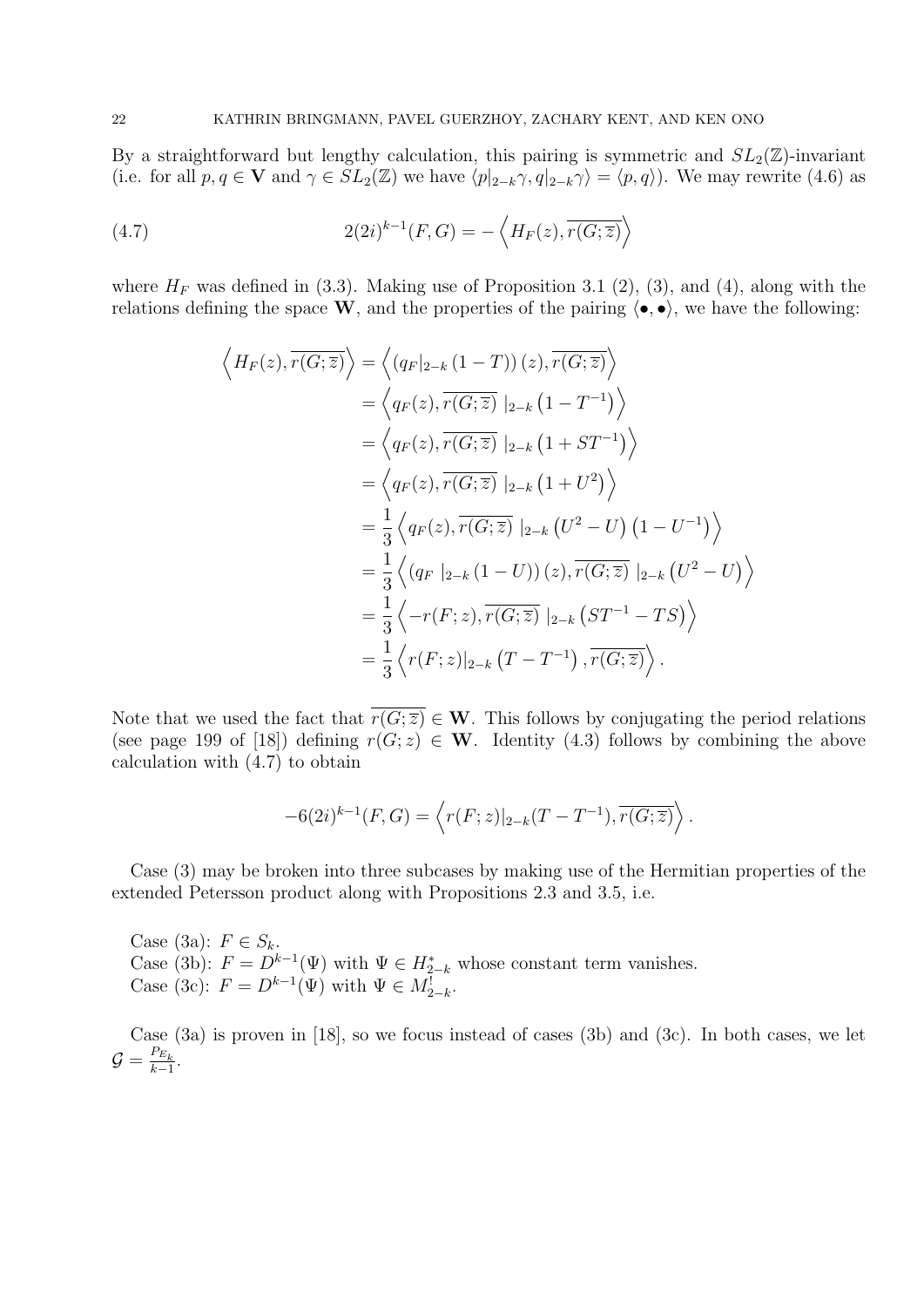For case (3b), we make use of the Fourier expansion of  $\mathcal G$  as given in Theorem 2.6 to obtain

$$
(D^{k-1}(\Psi), G) = \text{ constant term of } D^{k-1}(\Psi)G^+
$$

$$
= \frac{\Gamma(k-1)}{(4\pi)^{k-1}} \text{ constant term of } G\Psi^+
$$

$$
= \frac{\Gamma(k-1)}{(4\pi)^{k-1}} \cdot (G, \xi_{2-k}(\Psi))
$$

We must then show that the right hand side of (4.3) is the same. Using Theorem 1.4 and the fact that the constant term of  $\Psi$  vanishes, we are able to deduce that

$$
r(\xi_{2-k}(\Psi); z) = -\frac{(4\pi)^{k-1}}{\Gamma(k-1)} \cdot \overline{r(D^{k-1}(\Psi); \overline{z})},
$$

from which it then follows that for integers  $0 \le n \le k-2$ , we have

$$
r_n(D^{k-1}(\Psi)) = (-1)^n \frac{\Gamma(k-1)}{(4\pi)^{k-1}} \cdot \overline{r_n(\xi_{2-k}(\Psi))}.
$$

Using these period relations and the periods of  $G$  in  $(4.4)$ , we find that the right hand side of (4.3) is also equal to  $\frac{\Gamma(k-1)}{(4\pi)^{k-1}}(G,\xi_{2-k}(\Psi))$ , which completes this case.

For case (3c), we let  $\Psi = \sum_{n \gg -\infty} b_n q^n \in M_{2-k}^!$ . We begin by noting that  $\Psi G \in M_2^!$  has a vanishing constant term since it is a derivative of a polynomial in the  $j$ -function. Combining this fact with the Fourier expansion of  $\mathcal G$  in Theorem 2.6, we find that

$$
b_0 = -\frac{2k}{B_k} \sum_{n \ge 1} \sigma_{k-1}(n) b_{-n}.
$$

It then follows that

$$
(D^{k-1}(\Psi), G) = \text{constant term of } D^{k-1}(\Psi) \mathcal{G}^+
$$

$$
= -\frac{\Gamma(k-1)}{(4\pi)^{k-1}} b_0.
$$

To show that the right hand side of (4.3) coincides with this, we begin by noting that since  $\Psi \in M_{2-k}^!$  we have  $r(D^{k-1}(\Psi); z) = c_k b_0 (z^{k-2} - 1)$ . ¿From this and (1.9), it follows that  $r_0(D^{k-1}(\Psi)) = ic_k b_0$  and  $r_n(D^{k-1}(\Psi)) = i^{k-1}c_k b_0$ . Finally, we substitute these values and the periods of  $G$  given in  $(4.4)$  into the right hand side of  $(4.3)$ , and make use of  $(4.5)$  to obtain the **Figure 1.** The contract of the contract of the contract of the contract of the contract of the contract of the contract of the contract of the contract of the contract of the contract of the contract of the contract of t

4.2. **Proof of Theorem 1.3.** Let  $F \in S_k^!$  and  $G = E_k$ . Then we may use Proposition 4.1 and simplify (4.3). For even  $0 < m < k - 2$ , we have  $r_m(E_k) = 0$  by (4.4), so the summation over even m reduces to case when  $m = 0$ . For  $m = 0$ , we have that

(4.8) 
$$
\sum_{\substack{1 \le n \le k-1 \\ n \text{ odd}}} i^{(n+1)} {k-2 \choose n} r_n(F) = 0.
$$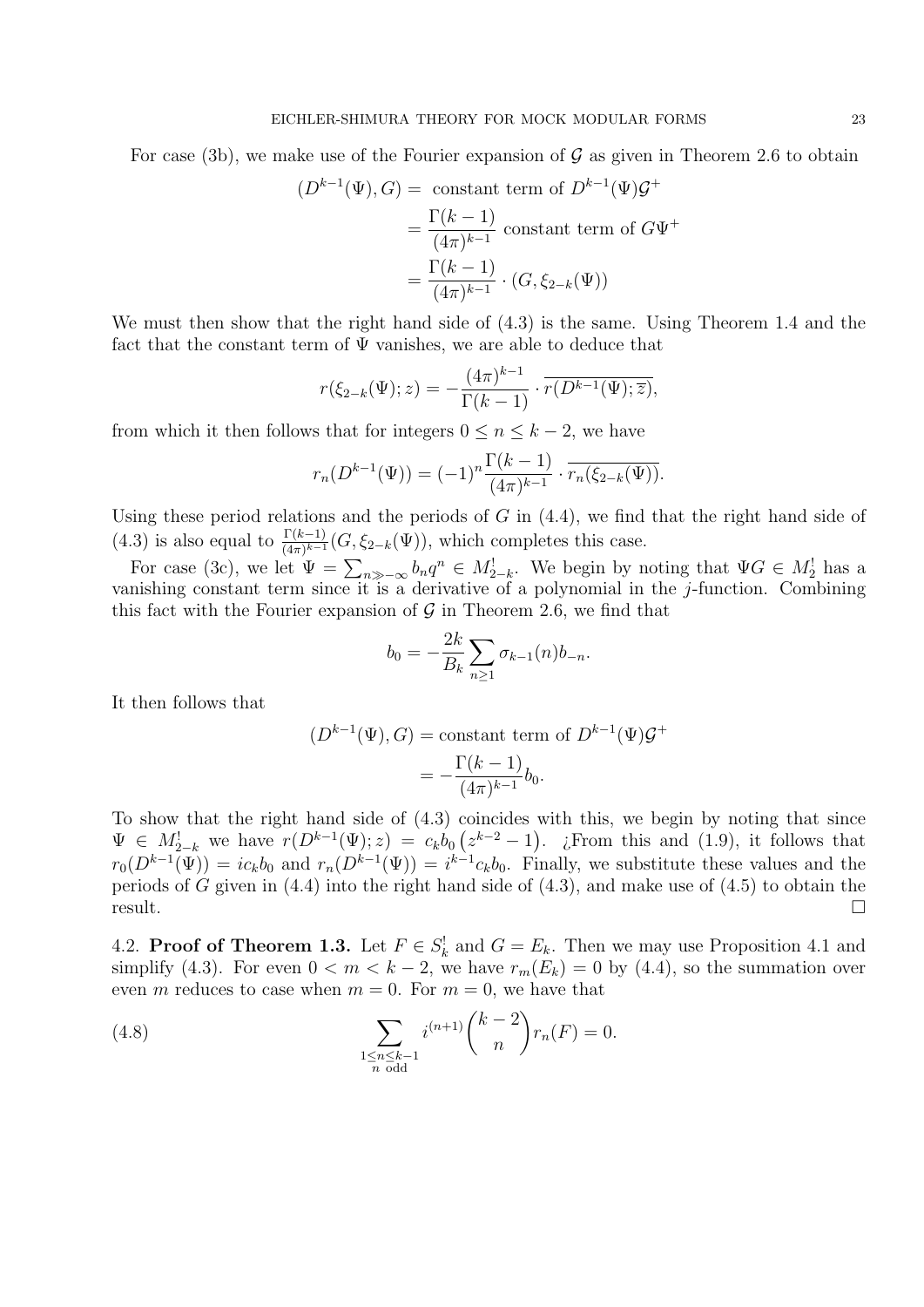The last equality follows from  $r^-(F)(1+U+U^2) = 0$  (see [18, p.199]). Making use of the fact that  $a_F(0) = 0$  and the formulas for the odd-indexed periods of the Eisenstein series  $E_k$  in (4.4), we reduce (4.3) to

$$
(F, E_k) = -\frac{1}{3B_k(k-1)(2i)^k} \sum_{\substack{0 \le n \le k-2 \\ n \text{ even}}} i^n \Lambda_{k,n} r_n(F),
$$

with

$$
\Lambda_{k,n} := B_k \left[ \binom{k-1}{n} - \binom{k-1}{n+1} \right] + \sum_{r=1}^{k/2} \binom{k}{2r} \left[ \binom{2r-1}{n} - \binom{2r-1}{k-2-r} \right] B_{2r} B_{k-2r}.
$$

Let  $\mathcal{G} := \frac{1}{k-1} P_{E_k}$  so that  $\xi_{2-k}(\mathcal{G}) = G$ . By Theorem 2.4, the constant term of the product  $FG^+$  is equal to the right side of (1.12). The theorem now follows from Proposition 4.1 and the following equality for even  $n$ .

$$
\Lambda_{k,n} = \lambda_{k,n}.
$$

In order to prove the latter identity, we observe by [18, Theorem 9(i)] that, for even n,

$$
\lambda_{k,n} - \Lambda_{k,n} = B_k + \sum_{\substack{r=2 \ \text{even}}}^k {k \choose r} \left[ {r-1 \choose n} + {r-1 \choose k-2-n} \right] B_{k-r} B_r = \frac{1}{2} (\lambda_{k,n} + \lambda_{k,k-2-n}) = 0.
$$

# 4.3. Proof of Theorem 1.6. Let  $F \in S_k^!$  be given.

To prove (i)  $\rightarrow$  (ii), we assume that  $F = D^{k-1}(\mathcal{F})$  where  $\mathcal{F} \in M^!_{2-k}$  has constant term  $\alpha \in \mathbb{C}$ . Then by (1.6) we have  $\mathcal{F} - \alpha = \mathcal{E}_F$  and it follows by modularity of  $\mathcal F$  and (1.7) that  $r(F; z) = \alpha c_k (z^{k-2} - 1).$ 

For the implication (ii)  $\rightarrow$  (iii), we have that  $r(F; z) = \alpha(z^{k-2} - 1)$  for some  $\alpha \in \mathbb{C}$ . By (1.7),  $\mathcal{E}_F + \alpha/c_k \in M_{2-k}^!$ . This implies that for  $G \in S_k^!$ , the scalar product  $\{F, G\}$  equals the constant term of the weight 2 weakly holomorphic modular form  $-(\mathcal{E}_F + \alpha/c_k)G$ , and vanishes, because every such form is a derivative of a polynomial in the  $i$ -function.

We now prove (iii)  $\rightarrow$  (i). By Proposition 2.3, we may write

$$
F = \phi + \psi
$$

with  $\phi \in S_k$  and  $\psi = D^{k-1}(\mathcal{G})$  where  $\mathcal{G} \in H_{2-k}^*$ . By our hypothesis and Proposition 4.1 (i), for every  $h \in S_k$ ,

$$
0 = \{h, F\} = \{h, \psi\} = (h, \xi_{2-k}(\mathcal{G})).
$$

We conclude that  $\xi_{2-k}(\mathcal{G})=0$ . Therefore  $\mathcal{G} \in M_{2-k}^!$  and  $\psi \in D^{k-1}(M_{2-k}^!)$ . Now for every  $h \in S_k$ there exists  $\mathcal{G}_h \in H_{2-k}^*$  such that  $\xi_{2-k}(\mathcal{G}_h) = h$ . Since  $D^{k-1}(\mathcal{G}_h) \in S_k^!$ , we can use our hypothesis and Proposition 4.1 (i) again to conclude that for every  $h \in S_k$ ,

$$
0 = \{F, D^{k-1}(\mathcal{G}_h)\} = \{\phi, D^{k-1}(\mathcal{G}_h)\} + \{\psi, D^{k-1}(\mathcal{G}_h)\} = \{\phi, D^{k-1}(\mathcal{G}_h)\} = (\phi, h).
$$

The third equality holds by following the proofs of implications (i)  $\rightarrow$  (ii)  $\rightarrow$  (iii). Therefore  $\phi = 0$  and so  $F = \psi \in D^{k-1}(M_{2-k}^!)$  as required.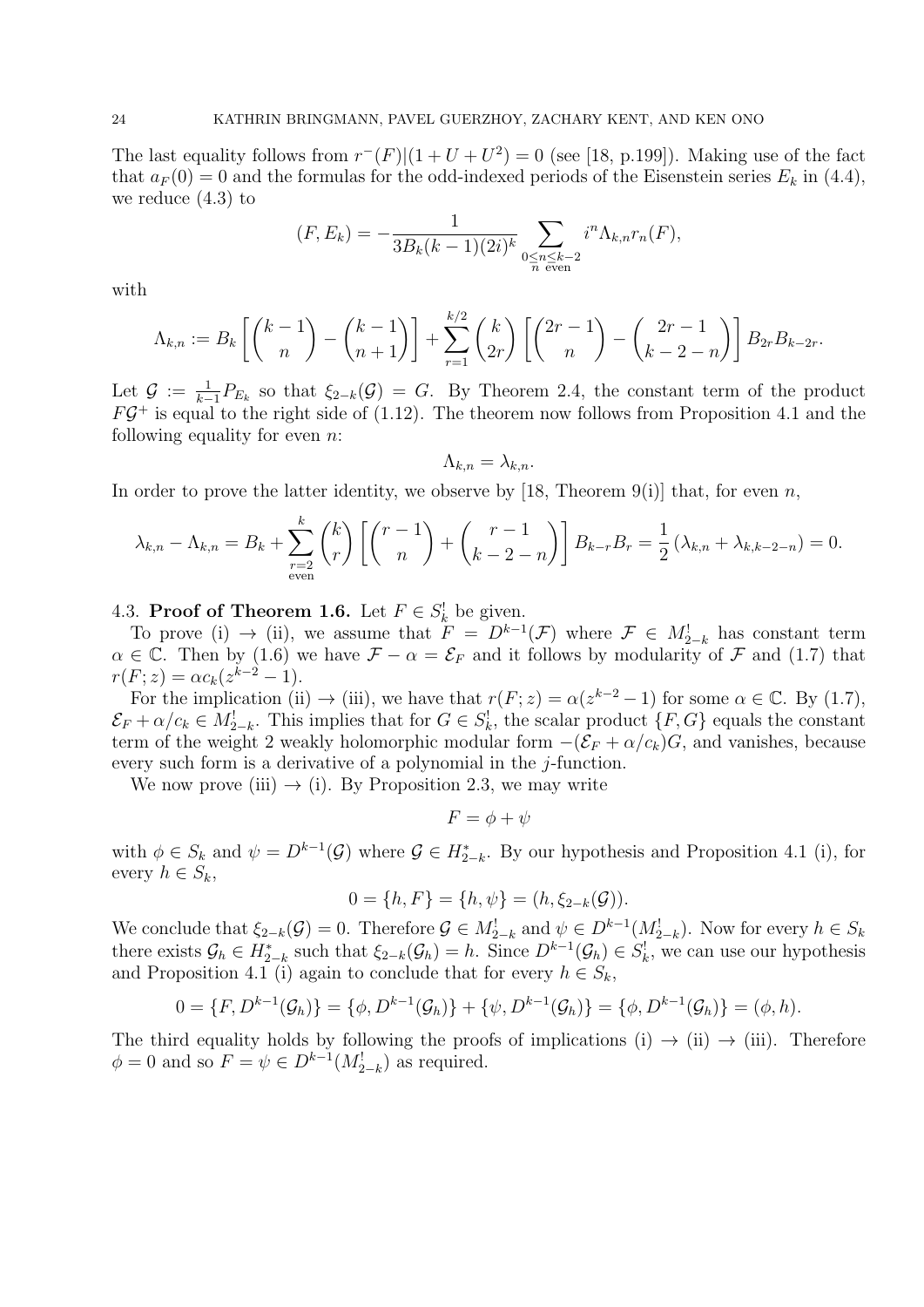4.4. **Proof of Theorem 1.2.** The injectivity of the embedding  $D^{k-1}(M_{2-k}^!) \to S_k^!$  is obvious, and the exactness in  $S_k^!$ , for the first sequence, follows immediately from Theorem 1.6. Therefore, it suffices to establish surjectivity.

The argument closely follows our proof of Proposition 2.3. The Eichler-Shimura isomorphism allows us to write an arbitrary polynomial  $r \in W_0$  as

$$
r = r^{-}(g_1) + ir^{+}(g_2)
$$

with  $g_1, g_2 \in S_k$ . Using the notation from the proof of Proposition 2.3, we then find that  $F(z) := \phi(z) + \Psi(z) \in S_k^!,$  and  $r(F; z) = r \in \mathbf{W}_0$ , which establishes surjectivity.

The exactness of the second sequence now easily follows from

$$
r: D^{k-1}(M_{2-k}^!) / D^{k-1}(S_{2-k}^!) \tilde{\to} \mathbf{W}/\mathbf{W}_0 \cong \langle z^{k-2} - 1 \rangle.
$$

This is an immediate consequence of Proposition 3.5, the definition (1.7), and the fact that for a form  $h \in M_{2-k}^!$  the constant term of h equals  $h - \mathcal{E}_{D^{k-1}(h)}$ .

4.5. **Proof of Theorem 1.5.** Let  $d = \dim(S_k)$ , and for  $1 \leq i \leq d$ , let

$$
f_i(z) = \sum_{n>0} b_i(n)q^n \in S_k
$$

be a basis of normalized Hecke eigenforms for  $S_k$ . For each i,  ${b_i(n)}_{n>0}$  is a system of Hecke eigenvalues, and  $f_i \in S_k^! / D^{k-1}(M_{2-k}^!)$ .

Let  $\mathcal{F}_i \in H_{2-k}^*$  such that  $\xi_{2-k}(\mathcal{F}_i) = f_i$ . The differential operator  $\xi_{2-k}$  and the Hecke operator  $T(m)$  obey the following commutation relation

$$
(\xi_{2-k}(\mathcal{F}_i |_{2-k} T(m)))(z) = m^{1-k} (\xi_{2-k}(\mathcal{F}_i) |_{k} T(m))(z).
$$

Because  $\xi_{2-k}$   $(\mathcal{F}_i \mid_{2-k} T(m) - m^{1-k} b_i(m) \mathcal{F}_i) = 0$ , it follows that there is some  $r_m(z) \in M_{2-k}^{\perp}$ such that

$$
(\mathcal{F}_i \mid_{2-k} T(m))(z) = m^{1-k}b_i(m)\mathcal{F}_i(z) + r_m(z).
$$

We apply the operator D to this identity  $k-1$  times and use Bol's identity to find that

$$
(D^{k-1}(\mathcal{F}_i) |_{k} T(m))(z) = b_i(m)D^{k-1}(\mathcal{F}_i)(z) + m^{k-1}D^{k-1}(r_m)(z).
$$

Therefore  $F_i = D^{k-1}(\mathcal{F}_i) \in S_k^!$  is a weakly holomorphic Hecke eigenform in  $S_k^! / D^{k-1}(M_{2-k}^!)$ .

 $\sum_{i=0}^{d} c_i F_i = 0$ . Then for each j such that  $0 \leq j \leq d$ , we make use of Proposition 4.1 to obtain To complete the proof, we show that the forms  $F_i$  are linearly independent. Assume that  $\overline{a}$ 

$$
0 = \left\{ f_j, \sum_{i=0}^d c_i F_i \right\} = \sum_{i=0}^d c_i \left\{ f_j, F_i \right\} = \sum_{i=0}^d c_i \left( f_j, f_i \right).
$$

Because each  $f_i$  is a Hecke eigenform, we know that  $(f_j, f_i) \neq 0$  if and only if  $i = j$ . Therefore each  $c_i = 0$  and the forms  $F_i$  are linearly independent.

Now, we may use a dimension argument by combining Proposition 2.3 and Theorem 1.2. This shows that the set of forms  $f_i$  together with the set of forms  $F_i$  form a basis of  $S_k^! / D^{k-1}(M_{2-k}^!)$ , proving the theorem.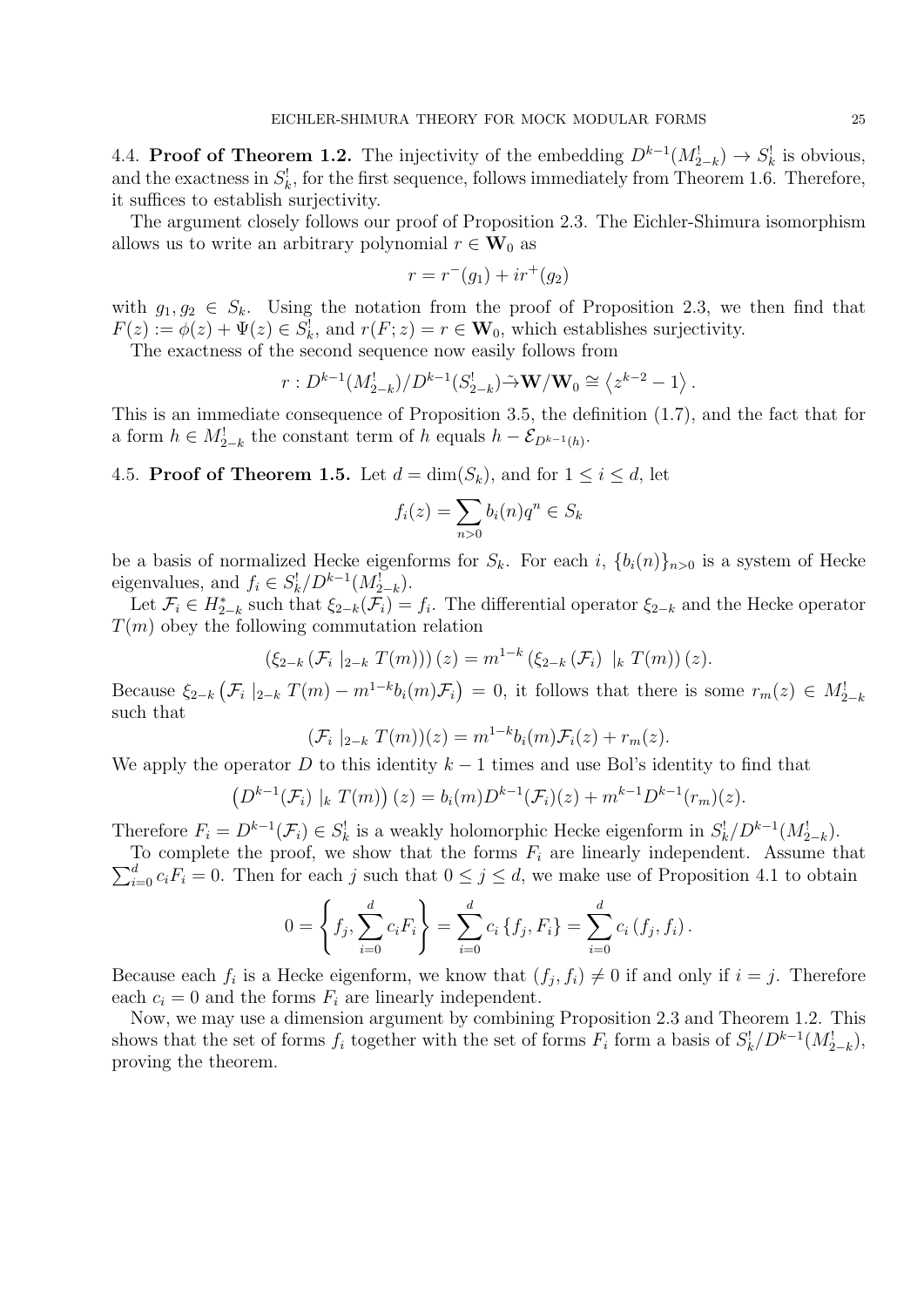# 4.6. Proof of Theorem 1.7. We make use of Proposition 2.3 to obtain the decomposition

$$
G = a_G(0)E_k + \phi_G + \psi_G,
$$

with  $\phi_G \in S_k$ , and  $\psi_G \in D^{k-1}(H_{2-k}^*)$ . Also, let  $F_0 := F - a_F(0)E_k$  and  $G_0 := G - a_G(0)E_k$ . By the obvious linearity we obtain

$$
{F, G} = a_F(0)a_G(0){E_k, E_k} + a_F(0){E_k, G_0} + a_G(0){F_0, E_k} + {F_0, \phi_G} + {F_0, \psi_G},
$$

and we now need to prove the required identity for each of the five terms separately.

We begin by letting  $\mathcal{E}_k = -\frac{(4\pi)^{k-1}}{(k-1)!} P_{E_k} \in H_{2-k}, \mathcal{F} \in H_{2-k}$ , and  $\mathcal{G} \in H_{2-k}^*$  so that  $E_k =$  $D^{k-1}(\mathcal{E}_k)$ ,  $F_0 = D^{k-1}(\mathcal{F})$ , and  $\psi_G = D^{k-1}(\mathcal{G})$ . It follows that

$$
\{E_k, E_k\} = 0 = (E_k, \xi(\mathcal{E}_k)) - \text{constant term of } E_k \mathcal{E}_k^+,
$$
  
\n
$$
\{E_k, G_0\} = -\{G_0, E_k\} = -\text{constant term of } G_0 \mathcal{E}_k^+ = -(G_0, \xi(\mathcal{E}_k)),
$$
  
\n
$$
\{F_0, E_k\} = \text{constant term of } F_0 \mathcal{E}_k^+ = (F_0, \xi(\mathcal{E}_k)),
$$
  
\n
$$
\{F_0, \phi_G\} = -\{\phi_G, F_0\} = -\text{constant term of } \phi_G \mathcal{F}^+ = -(\phi_G, \xi(\mathcal{F})), \text{ and}
$$
  
\n
$$
\{F_0, \psi_G\} = \text{constant term of } F_0 \mathcal{G}^+ = (F_0, \xi(\mathcal{G})).
$$

In each of these cases, one of the conditions of Proposition 4.1 holds. The desired identity now almost immediately follows from (4.3) and Theorem 1.4. The only difficulty is that Theorem 1.4 leaves ambiguity in the 0th and  $(k-2)$ nd periods. However, this ambiguity vanishes in (4.3) by making use of (4.8).

### 5. The period polynomial principle and the proof of Theorem 1.1

Here we prove Theorem 1.1 using the principle that "period polynomials" encode critical values of L-functions. We choose this perspective, instead of working directly with period integrals of cusp forms, to highlight the role that Bol's identity plays in relating pairs of functional equations. This is the analytic process by which one obtains critical L-values (see [24] for similar results).

5.1. Period polynomials and critical values of L-functions. If  $f$  is a weight  $k$  cusp form, then its critical values are the numbers

$$
C(f) := \{L(f, 1), L(f, 2), \ldots, L(f, k-1)\},\
$$

where  $L(f, s)$  is the usual analytically continued L-function. Here we show that such values arise naturally as the coefficients of "period polynomials", functions in z which measure the obstruction to modularity.

Theorem 5.1. Suppose that

$$
A(z) = \sum_{n=1}^{\infty} \alpha(n) q^{\frac{n}{\lambda}},
$$

$$
B(z) = \sum_{n=1}^{\infty} \beta(n) q^{\frac{n}{\lambda}}
$$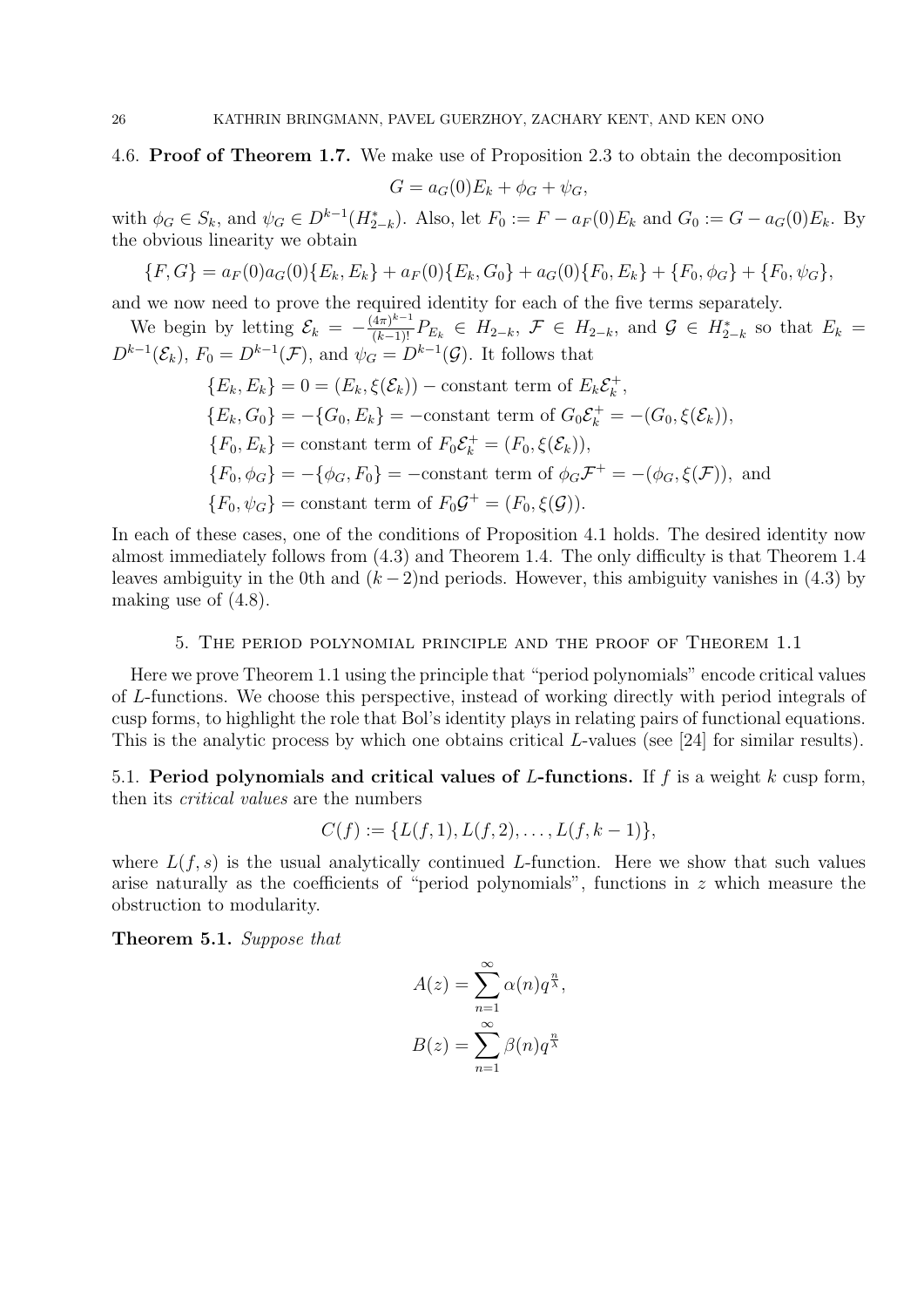are holomorphic functions on  $\mathbb{H}$  where  $|\alpha(n)|, |\beta(n)| = O(n^{\delta})$ , where  $\lambda, \delta > 0$ . If  $A(z) = z^{-k}B(-1/z),$ 

where  $k \geq 2$  is even, then

$$
\mathbb{E}_{A,k}(z) - z^{k-2} \mathbb{E}_{B,k} (-1/z) = \sum_{j=0}^{k-2} \frac{L(A, k-1-j)}{j!} \cdot \left(\frac{2\pi i z}{\lambda}\right)^j.
$$

Here  $L(A, s)$  is the analytic continuation of

$$
L(A,s) := \sum_{n=1}^{\infty} \frac{\alpha(n)}{n^s},
$$

and

$$
\mathbb{E}_{\phi,k}(z) := \sum_{n=1}^{\infty} \nu(n) n^{1-k} q^{\frac{n}{\lambda}},
$$

when  $\phi(z) = \sum_{n=1}^{\infty} \nu(n) q^{\frac{n}{\lambda}}$ .

Sketch of the proof. The proof depends on the relationship between functional equations for Lfunctions, Mellin transforms, and inverse Mellin transforms. Since these notions are standard (for example, see §7.2 of [12]) here we provide just a brief sketch of the proof.

Since  $A(z) = z^{-k}B(-1/z)$ , the analytically continued Dirichlet series for  $A(z)$  and  $B(z)$ , say  $L(A, s)$  and  $L(B, s)$ , satisfy the functional equation

(5.1) 
$$
\Lambda_A(s) = i^k \Lambda_B(k-s).
$$

As usual, we have that

$$
\Lambda_A(s) := \left(\frac{2\pi}{\lambda}\right)^{-s} \Gamma(s) L(A, s),
$$
  

$$
\Lambda_B(s) := \left(\frac{2\pi}{\lambda}\right)^{-s} \Gamma(s) L(B, s).
$$

Moreover, we have that  $\Lambda_A$  and  $\Lambda_B$  are entire and are bounded in vertical strips.

Differentiating a function  $\Phi(z)$  has the effect of taking  $L(\Phi, s)$  to  $L(\Phi, s-1)$ . Such differentiation typically gives more complicated functional equations. However, by Bol's identity we find that (5.1) is naturally linked to the following functional equation for Eichler integrals:

(5.2) 
$$
\widehat{\Lambda}_A(s) = -i^k \cdot \widehat{\Lambda}_B(2 - k - s),
$$

where

$$
\widehat{\Lambda}_A(s) := \left(\frac{2\pi}{\lambda}\right)^{-s} \Gamma(s) L(A, s + k - 1),
$$
  

$$
\widehat{\Lambda}_B(s) := \left(\frac{2\pi}{\lambda}\right)^{-s} \Gamma(s) L(B, s + k - 1).
$$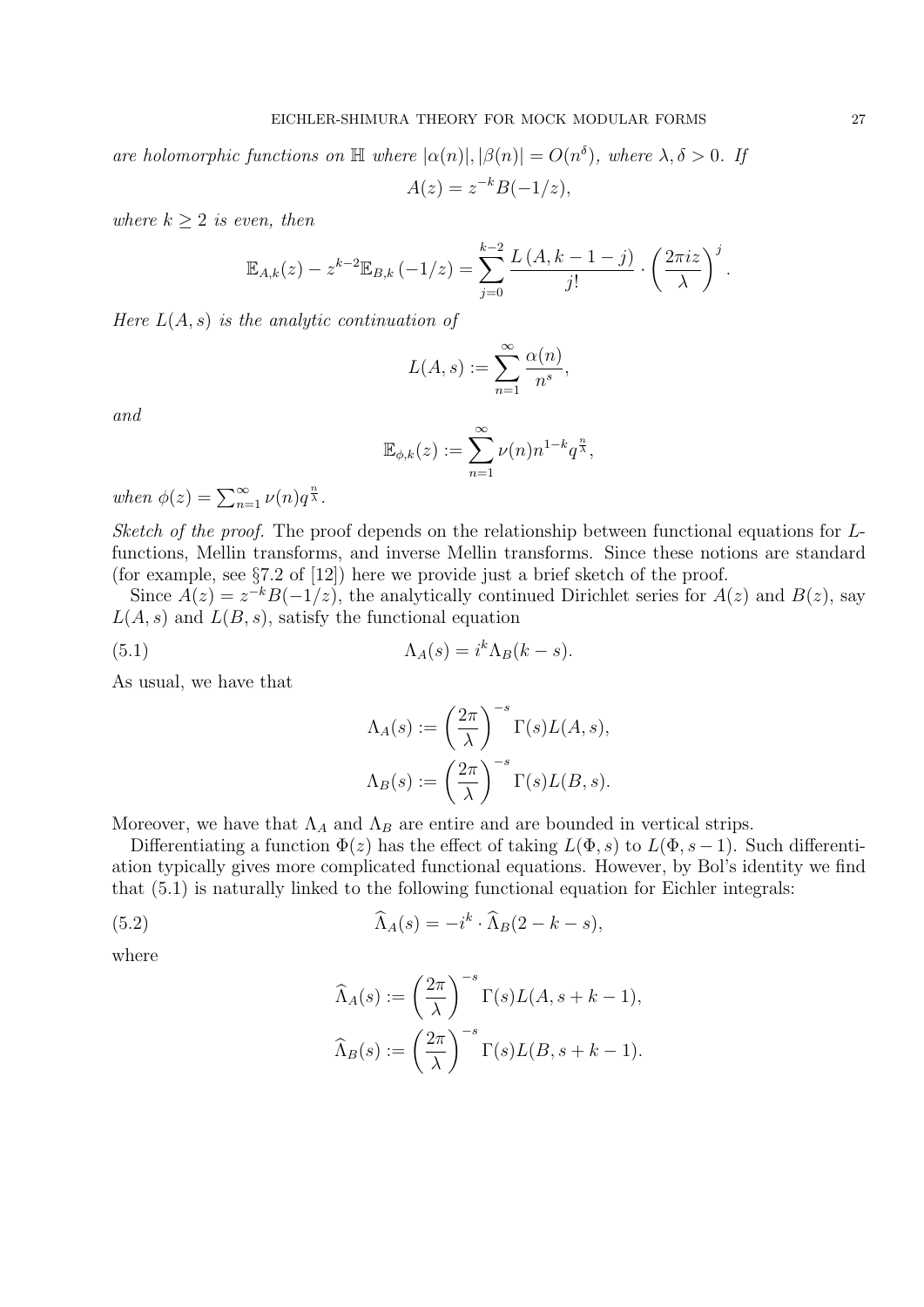By the assumptions on A and B, there is a rational function  $\hat{\Psi}(s)$  for which  $\hat{\Lambda}_A-\hat{\Psi}$  is holomorphic and bounded in vertical strips. Using the Mellin inversion formula, we have that for  $c_1 > 0$  (which we will choose sufficiently small)

$$
\mathbb{E}_{A,k}(z) = \frac{1}{2\pi i} \int_{c_1 - i\infty}^{c_1 + i\infty} \widehat{\Lambda}_A(s) \left(\frac{z}{i}\right)^{-s} ds,
$$
  

$$
\mathbb{E}_{B,k}(z) = \frac{1}{2\pi i} \int_{c_1 - i\infty}^{c_1 + i\infty} \widehat{\Lambda}_B(s) \left(\frac{z}{i}\right)^{-s} ds.
$$

By shifting the line of integration to the left of the line Re(s) =  $2 - k - c_1$ , Cauchy's Residue Theorem, combined with (5.2) (after letting  $s \to 2-k-s$ ), implies that

$$
\mathbb{E}_{A,k}(z) = z^{k-2} \mathbb{E}_{B,k}(-1/z) + \left(\frac{2\pi i}{\lambda}\right)^{k-1} \cdot \sum \text{Res}\left(\widehat{\Psi}(s)\right) \cdot \left(\frac{z}{i}\right)^{-s},
$$

where the sum is over the poles of  $\hat{\Psi}(s)$ , namely  $s = 0, -1, \ldots, -(k-2)$ . A residue calculation then shows that

$$
\mathbb{E}_{A,k}(z) - z^{k-2} \mathbb{E}_{B,k}(-1/z) = \sum_{j=0}^{k-2} \frac{L(A,k-1-j)}{j!} \cdot \left(\frac{2\pi iz}{\lambda}\right)^j.
$$

We now apply Theorem 5.1 to modular forms. Throughout this subsection, we suppose that  $f(z) = \sum_{n=1}^{\infty} a(n)q^n \in S_k$ . A direct calculation for  $0 \leq n \leq k-2$  gives that

(5.3) 
$$
L(f, n+1) = \frac{(2\pi)^{n+1}}{n!} \cdot r_n(f).
$$

These are the critical values. The following immediate application of Theorem 5.1 provides a proof of (5.3), and it also motivates the definition of the period function  $r(f; z)$  in (1.9).

### Corollary 5.2. We have that

$$
\mathcal{E}_f(z) - z^{k-2} \mathcal{E}_f(-1/z) = \sum_{n=0}^{k-2} \frac{L(f, n+1)}{(k-2-n)!} \cdot (2\pi i z)^{k-2-n}
$$

$$
= \frac{1}{c_k} \cdot \sum_{n=0}^{k-2} i^{1-n} {k-2 \choose n} \cdot r_n(f) \cdot z^{k-2-n} = \frac{1}{c_k} \cdot r(f; z).
$$

If  $1 \leq d$ , c are coprime integers, then define the *twisted L*-function

(5.4) 
$$
L(f, \zeta_c^{-d}, s) := \sum_{n=1}^{\infty} \frac{a(n)\zeta_c^{-dn}}{n^s}.
$$

Corollary 5.2 has the following generalization for these L-functions.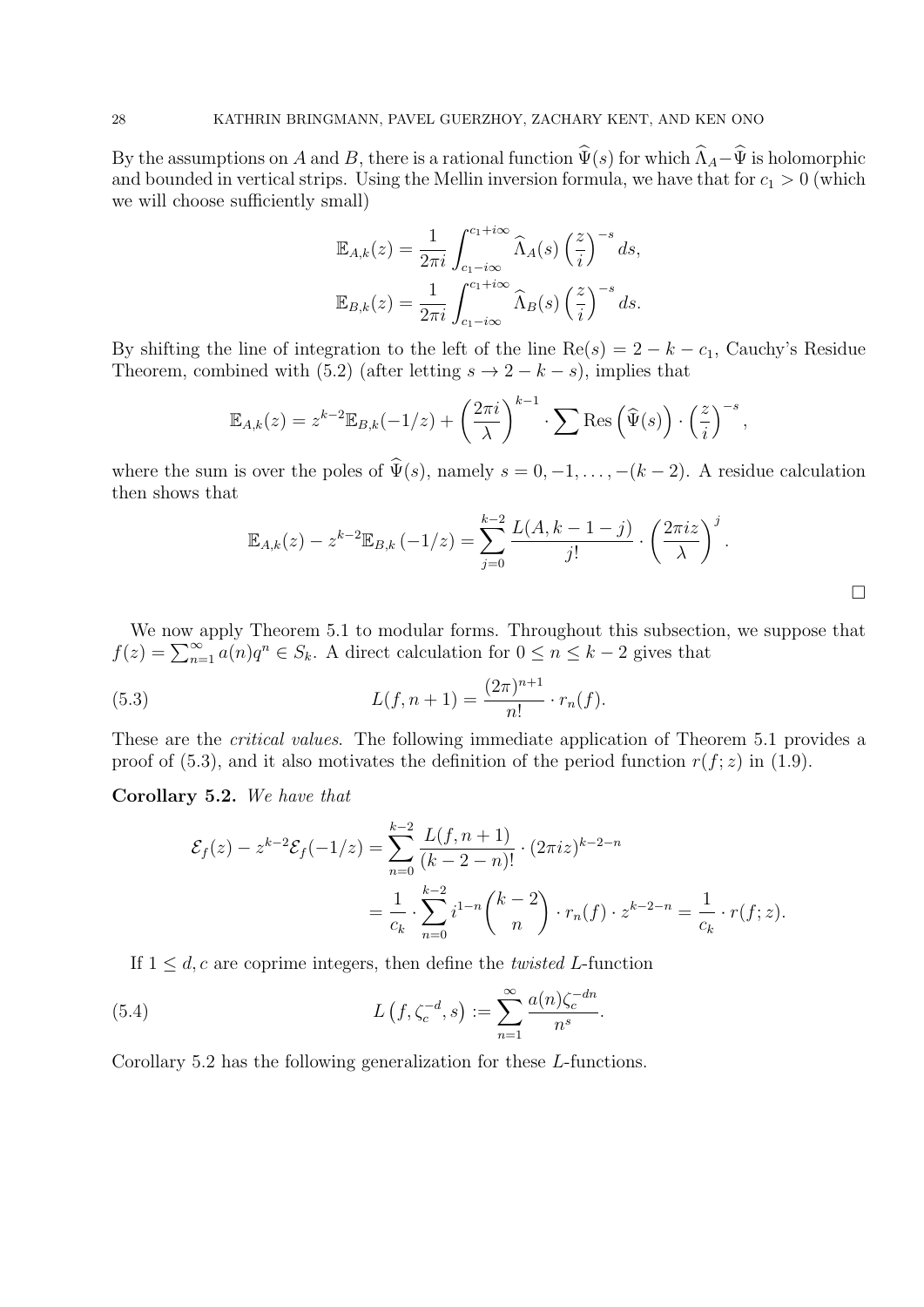**Corollary 5.3.** If  $1 \leq d < c$  are coprime, then let  $\gamma = \begin{pmatrix} * & * \\ c & d \end{pmatrix} \in SL_2(\mathbb{Z})$ . Then we have that

$$
\mathcal{E}_f(z) - \left(\mathcal{E}_f|_{2-k}\gamma\right)(z) = \sum_{n=0}^{k-2} \frac{L(f, \zeta_c^{-d}, n+1)}{(k-2-n)!} \cdot (2\pi i)^{k-2-n} \cdot \left(z + \frac{d}{c}\right)^{k-2-n}.
$$

*Proof.* If  $\eta = \begin{pmatrix} A & B \\ C & D \end{pmatrix} \in SL_2(\mathbb{Z})$  is a matrix with  $C \neq 0$ , then let

$$
f(\eta; z) := f\left(\frac{z}{|C|} - \frac{D}{C}\right).
$$

By modularity, it follows that

$$
f(\gamma; z) = z^{-k} f\left(\gamma^{-1}; -\frac{1}{z}\right).
$$

We now apply Theorem 5.1 with

$$
A(z) := f(\gamma; z) = \sum_{n=1}^{\infty} a(n) \zeta_c^{-dn} q^{\frac{n}{c}},
$$
  

$$
B(z) := f(\gamma^{-1}; z) = f\left(\frac{z}{c} + \frac{a}{c}\right) = \sum_{n=1}^{\infty} a(n) \zeta_c^{an} q^{\frac{n}{c}}.
$$

Letting  $z \to cz + d$  in the conclusion of Theorem 5.1 gives

$$
\mathbb{E}_{A,k}(cz+d) - (cz+d)^{k-2}\mathbb{E}_{B,k}\left(-\frac{1}{cz+d}\right) = \sum_{j=0}^{k-2} \frac{L(A,k-1-j)}{j!} \cdot \left(\frac{2\pi i(cz+d)}{c}\right)^j
$$

$$
= \sum_{n=0}^{k-2} \frac{L(f,\zeta_c^{-d},n+1)}{(k-2-n)!} \cdot (2\pi i)^{k-2-n} \cdot \left(z+\frac{d}{c}\right)^{k-2-n}.
$$

The claim now follows, using the following two identities

$$
\mathbb{E}_{A,k}(cz+d) = \mathcal{E}_f(z),
$$
  

$$
(\mathcal{E}_f|_{2-k}\gamma)(z) = (cz+d)^{k-2} \cdot \mathbb{E}_{B,k}\left(-\frac{1}{cz+d}\right).
$$

5.2. Proof of Theorem 1.1. We prove Theorem 1.1 using Corollaries 5.2 and 5.3. Suppose that  $f \in S_k$  and  $\mathcal{F} \in H_{2-k}^*$  have the property that  $\xi_{2-k}(\mathcal{F}) = f$ . In Theorem 1.4, the constant term of  $\mathcal F$  is the only obstacle which keeps us from obtaining equality between the two period polynomials. The problem is that both polynomials depend upon  $\mathcal F$  after differentiation, but this operation annihilates the constant term and there is no way to recover it. By working with  $F$  before differentation, Theorem 1.4 actually implies that

(5.5) 
$$
c_k \cdot \overline{\mathbb{P}(\mathcal{F}^+, \gamma_{1,0}; \overline{z})} = r(f; z).
$$

The first claim in Theorem 1.1 now follows from Corollary 5.2.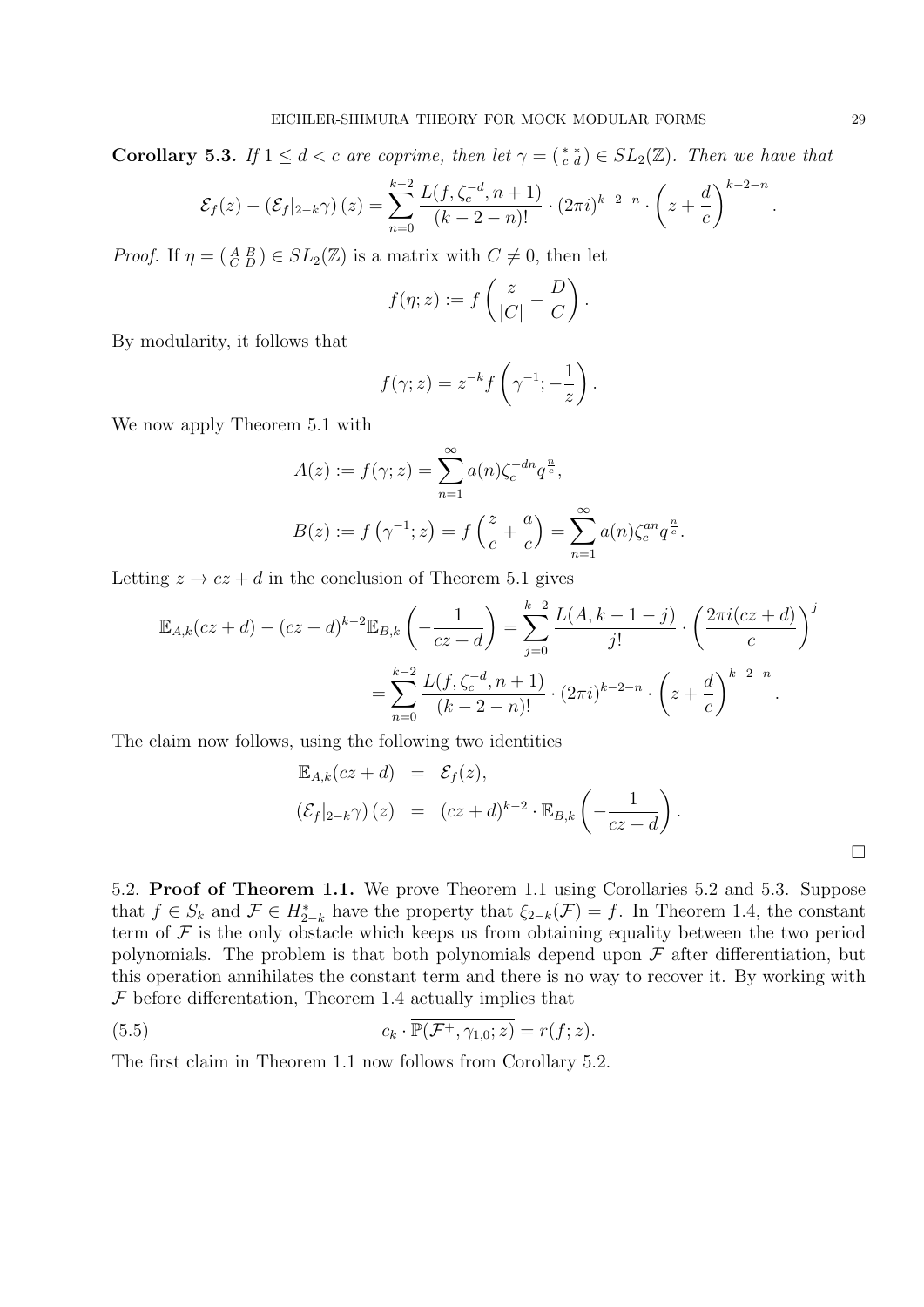To prove the second claim, we apply Corollary 5.3 using the fact that similarly to (5.5) we have, for any matrix  $\gamma = \begin{pmatrix} a & b \\ c & d \end{pmatrix} \in SL_2(\mathbb{Z})$ , the identity

$$
\overline{\mathbb{P}\left(\mathcal{F}^+,\gamma_{c,d};\bar{z}\right)}=\left(\mathcal{E}_f-\mathcal{E}_f|_{2-k}\gamma\right)(z).
$$

We require the standard orthogonality relation for roots of unity which asserts that

$$
\sum_{d=0}^{c-1} \zeta_c^{-m_1 d} \cdot \zeta_c^{m_2 d} = \begin{cases} c & \text{if } m_1 \equiv m_2 \pmod{c}, \\ 0 & \text{otherwise.} \end{cases}
$$

Therefore, if  $gcd(m, c) = 1$ , we have that

$$
\frac{1}{c} \sum_{d=0}^{c-1} \zeta_c^{md} \cdot L(f, \zeta_c^{-d}, s) = \sum_{\substack{n \geq 1 \\ n \equiv m \pmod{c}}} \frac{a(n)}{n^s}.
$$

Summing in m, combined with the discussion above, gives the second claim in the theorem.

#### **REFERENCES**

- [1] R. Borcherds, Automorphic forms with singularities on Grassmannians, Invent. Math. 132 (1998), no. 3, 491–562.
- [2] R. Borcherds, The Gross-Kohnen-Zagier theorem in higher dimensions, Duke Math. J. 97 (1999), 219–233.
- [3] K. Bringmann and K. Ono, Lifting cusp forms to Maass forms with an application to partitions, Proc. Natl. Acad. Sci. USA 104 (2007), no. 10, 3725–3731.
- [4] K. Bringmann and K. Ono, Coefficients of harmonic weak Maass forms, Proc. 2008 Univ. Florida Conf. on Partitions, q-series, and modular forms, Springer-Verlag, accepted for publication.
- [5] J. Bruinier and J. Funke, On two geometric theta lifts, Duke Math. J. 125 (2004), no. 1, 45–90.
- [6] J. Bruinier and K. Ono, Heegner divisors, L-functions and Maass forms, Ann. of Math. 172 (2010), 2135- 2181.
- [7] J. Bruinier, K. Ono, and R. Rhoades, Differential operators for harmonic weak Maass forms and the vanishing of Hecke eigenvalues, Math. Ann. 342 (2008), no. 3, 673–693.
- [8] M. Eichler, Eine Verallgemeinerung der Abelschen Integrale, Math. Z. 67 (1957), 267-298.
- [9] B. Gross and D. Zagier, Heegner points and derivatives of L-series, Invent. Math. 84 (1986), 225-320.
- [10] P. Guerzhoy, Hecke operators for weakly holomorphic modular forms and supersingular congruences, Proc. Amer. Math. Soc. 136 (2008), 3051-3059.
- [11] K. Haberland, Perioden von Modulformen einer Variabler and Gruppencohomologie. I, II, III, Math. Nachr. 112 (1983), 245–282, 283–295, 297–315.
- [12] H. Iwaniec, Topics in classical automorphic forms, Amer. Math. Soc., Providence, RI., 1997.
- [13] Z. Kent, Periods of Eisenstein series and some applications, Proc. Amer. Math. Soc. 139 (2011), 3789-3794.
- [14] M. Knopp, Some new results on the Eichler cohomology of automorphic forms, Bull. Amer. Math. Soc. 80 (1974), 607–632.
- [15] M. Knopp, Rademacher on  $J(\tau)$ , Poincaré series of nonpositive weights and the Eichler cohomology, Notices Amer. Math. Soc. 37 (1990), 385–393.
- [16] W. Kohnen, Fourier coefficients of modular forms of half-integral weight, Math. Ann. 271 (1985), 237-268.
- [17] W. Kohnen and D. Zagier, Values of L-series of modular forms at the center of the critical strip, Invent. Math. 64 (1981), no. 2, 175-198.
- [18] W. Kohnen and D. Zagier, Modular forms with rational periods. Modular forms (Durham, 1983), 197–249, Ellis Horwood Ser. Math. Appl.: Statist. Oper. Res., Horwood, Chichester, 1984.